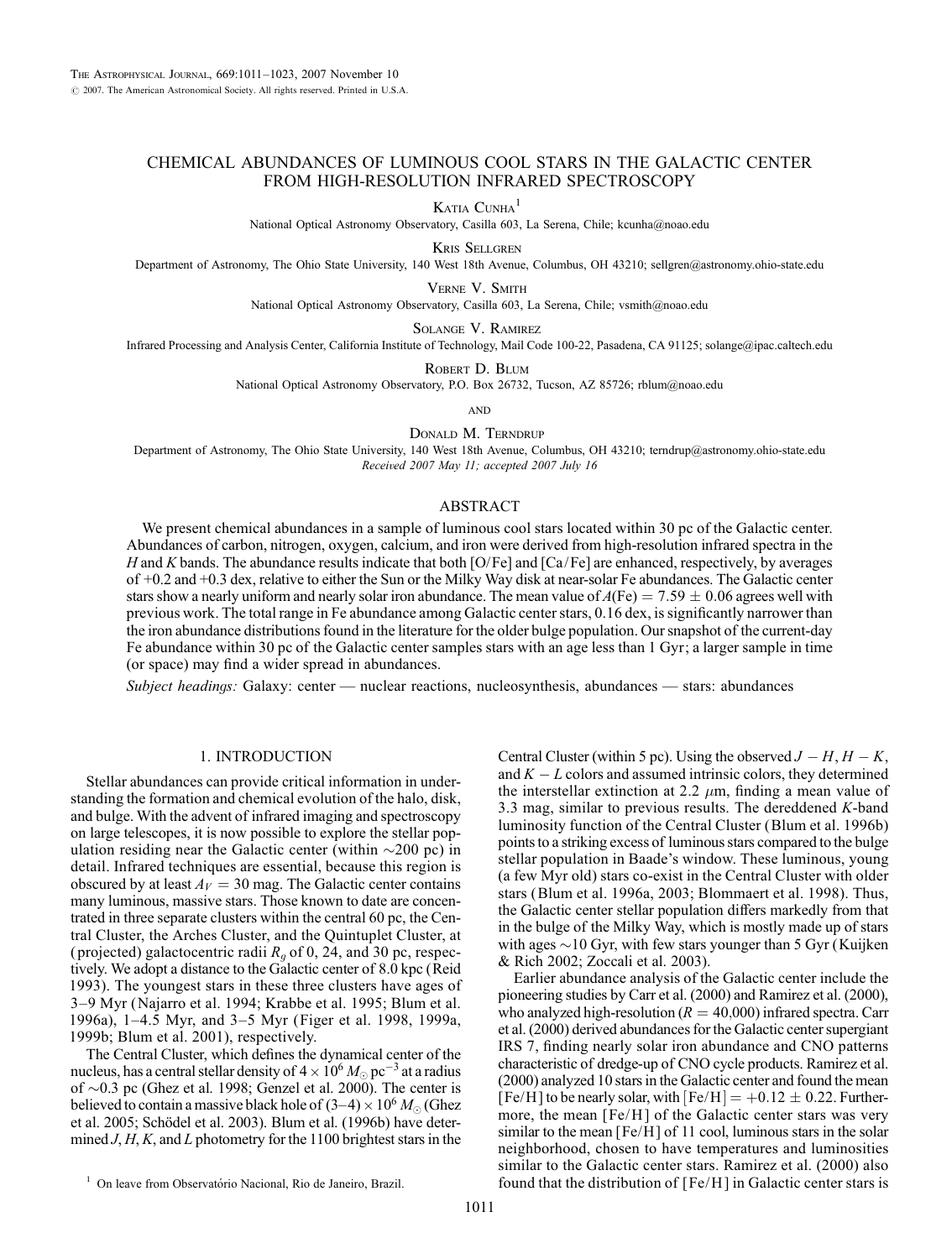significantly narrower than the distribution of  $[Fe/H]$  in the bulge, emphasizing the differences between the stellar populations of the bulge and center.

In this study we analyze the same sample stars as in the Ramirez et al. (2000) study, but with additional sets of high-resolution infrared spectra. All but one target star are members of the Central Cluster and are located at distances of  $R<sub>q</sub> = 0.21-2.2$  pc (Blum et al. 1996a). In order to sample a different location in the Galactic center, one target (VR 5-7) is a member of the Quintuplet Cluster at  $R_q = 31$  pc (Moneti et al. 1994). The goal is to include abundances from  $\alpha$ -capture elements, in order to begin to probe the abundance distribution patterns in Galactic center stars. The studied elements include carbon, nitrogen, oxygen, and calcium. In order to have a homogeneous and self-consistent analysis of abundance patterns, we also rederived Fe abundances for the sample stars.

#### 2. OBSERVATIONS AND DATA REDUCTION

Observations were made at the 8 m Gemini South telescope, on Cerro Pachón in northern Chile. Spectra were obtained with the NOAO infrared echelle spectrograph Phoenix (Hinkle et al. 2003) as part of observing programs GS-2002A-DD-1 and GS-2003A-DD-2. This spectrograph has a resolution  $\lambda/\Delta\lambda \approx R = 50,000$ when used, as in these observations, with a slit width of 4 pixels  $(0.34)$ . Spectra were obtained on the nights of 2002 May 10 and 11, June 11 and 13, and 2003 July 29. Typical image quality estimated on acquisition frames (1.5 or 2.3  $\mu$ m) was approximately  $0.5'' - 1.0''$ , and some data were taken through thin clouds.

Phoenix spectra were obtained of five Galactic center stars (BSD 72, BSD 114, BSD 124, IRS 11, IRS 19) selected from the sample of Ramirez et al. (2000) and of one solar neighborhood S giant (HD 172804) selected from the sample of Smith & Lambert (1985, 1986, 1990). Each star was observed at two grating settings with central wavelengths of 1.5649  $\mu$ m (filter H6420) and 2.3153  $\mu$ m (filter K4308). Stars of spectral types A or B were also observed at an airmass similar to that of each star. The spectra of these hot stars, which are featureless at the wavelengths of interest, were later divided into the spectra of the Galactic center stars to remove telluric absorption features.

Each star was nodded along the slit, and spectra were obtained at two slit positions for background subtraction. In the very crowded stellar field of the Galactic center, the nod spacing was carefully chosen for each star to avoid another star falling into the background position. In several cases, the source was nodded off the slit in order to find a clear sky position. Flat fields were obtained by observing the facility-provided flat-field lamp (GCAL; Phoenix uses a non-standard M3 position in the Gemini instrument support structure).

All spectra were flat-fielded, background subtracted, and corrected for bad pixels. Each Galactic center star spectrum was divided by the appropriate hot star, with the same nod spacing along the slit, to correct for telluric absorption. This also provided some correction for fringing in the spectrograph. Wavelength calibration was done using telluric lines. The two nod positions for each star were reduced separately, rather than co-added, for as long as possible through the analysis as a control on systematic uncertainties such as fringing. No flux calibration was done.

Additional observations of 10 Galactic center stars from the sample of Ramirez et al. (2000) and four solar neighborhood stars from the sample of Smith & Lambert (1985, 1986, 1990) were made at the NASA Infrared Telescope Facility 3 m telescope at the Mauna Kea Observatory. Spectra were obtained with the facility infrared echelle spectrograph, CSHELL, at  $R = 40,000$ 

Fig. 1.—Sample spectrum for Galactic center star BSD 72 in the region containing two sample Fe  $\scriptstyle\rm I$  lines (at 22818.8 and 22838.6 Å) and the Ca  $\scriptstyle\rm I$  line (at  $22827.3$  Å) analyzed in this study.

(Tokunaga et al. 1990). These observations have been previously described by Ramirez et al. (2000); in brief, the observing technique was identical to that described above. Figure 1 shows one sample spectrum obtained with for the Galactic center star BSD 72.

### 3. ANALYSIS

#### 3.1. Effective Temperatures and Surface Gravities

Ten Galactic center red stars are analyzed here, with all program stars included in the abundance study by Ramirez et al. (2000). Effective temperatures were derived for these stars by Blum et al.  $(2003)$  using spectral indices defined by both CO and H<sub>2</sub>O absorption. The use of spectral indices is necessitated by the extremely large reddening toward the Galactic center ( $A_K \sim 3$ ), which renders even infrared colors, such as  $J - K$ , too uncertain. The absorption indices defined by Blum et al. (2003) are measured relative to spectral regions adjacent to the absorption itself and are thus independent of reddening.

The CO index is defined largely by the  $2-0$  <sup>12</sup>CO band head at a wavelength of 2.2935  $\mu$ m and is sensitive to both  $T_{\text{eff}}$  and luminosity class (i.e., gravity), with the CO absorption increasing with luminosity for a given temperature. The  $H_2O$  index is composed of a broad absorption feature stretching from the red end of the H band into the blue part of the K band. Blum et al. (2003) measure the H<sub>2</sub>O index from  $R = 600$  spectra from 1.2 to 2.4  $\mu$ m and define continuum points for their H<sub>2</sub>O index at both the blue end and the red end of the broad  $H_2O$  absorption band to mitigate any sensitivity of the  $H_2O$  index to reddening. The  $H_2O$  absorption in both M giants and supergiants spans about the same range of values, while Mira variables exhibit

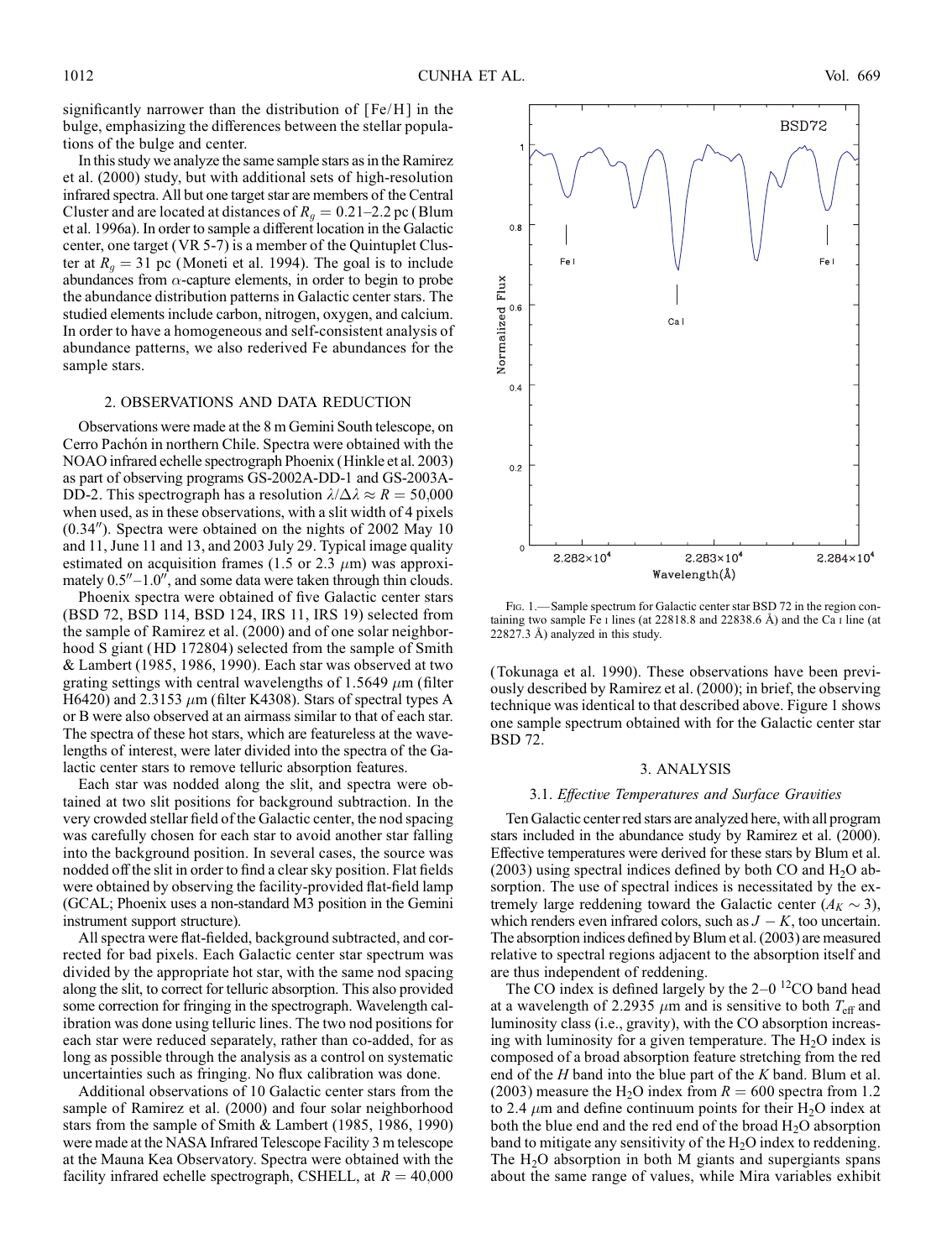

FIG. 2.—Top: CO and H<sub>2</sub>O absorption indices in various types of cool luminous stars (from Blum et al. 2003). The giants and supergiants segregate quite cleanly in this diagram, with the CO index increasing with increasing luminosity. The Miras form an extended sequence toward extremely strong H<sub>2</sub>O absorption. The Galactic center stars fall closest to the more luminous giants to supergiants, along a sequence defined by somewhat stronger  $H_2O$  absorption. Bottom: Total  $CO + H_2O$  absorption versus spectral type for supergiants (from Blum et al. 2003). Between spectral types M0 to M5 there is a well-defined increase in  $CO + H<sub>2</sub>O$  toward later spectral types. The straight line is a linear fit to the data from M0 to M5.

considerably stronger absorption by  $H_2O$ .  $H_2O$  is expected to exhibit the opposite change with respect to gravity compared to CO; the feature becomes weaker in stars of the same spectral type but lower gravity (Kleinmann & Hall 1986). Long-period variables (LPVs, e.g., Mira-type stars) exhibit considerably stronger absorption than normal giants or supergiants owing to the very cool temperatures of LPVs.

A comparison of CO absorption versus  $H<sub>2</sub>O$  absorption is shown in the top panel of Figure 2 for samples of standard giants, supergiants, and Miras (taken from the values in Blum et al. 2003). This type of plot segregates these three stellar groups. Also shown in Figure 2 (top) are the Galactic center stars; these stars largely inhabit the region that both overlaps and is adjacent to the giants and supergiants, with the Galactic center stars tending to have CO strengths more similar to supergiants but with stronger  $H_2O$ . Most of the lower luminosity giants tend to have both lower overall  $CO$  and  $H<sub>2</sub>O$  absorption. A simplified view of the Galactic center stars studied here would most closely associate them with luminous giants or supergiants and not much overlap with the Miras. The CO and  $H_2O$  absorption indices can be used as a way to associate a spectral type with a particular Galactic center star: recall that the extreme and variable reddening into the Galactic center precludes the use of even infrared colors to ascertain reliable effective temperatures.

Blum et al. (2003) relied primarily on a calibration of the CO index with  $T_{\text{eff}}$  defined by M giants and supergiants, which define two sequences in a  $T_{\text{eff}}$ -CO plane that are separated by about 300 K at a given value of CO absorption (with the supergiants being hotter). In this study, a somewhat different calibration was tried and compared to that from Blum et al. (2003). There is a slight dependence in both the CO and  $H<sub>2</sub>O$  indices with the stellar C/O ratios, when the measured C/O ratios are taken from Smith & Lambert (1990). These dependences are caused by the dominant role played by the tightly bound CO molecule on the partial pressures of not only CO itself, but also  $H_2O$ . The stars analyzed are all of spectral type M, where  $C/O \le 1.0$ , and for a given O-abundance, the CO absorption increases with increasing C/O ratio. At the same time as the C/O increases, the amount of free oxygen decreases, and the subsequent absorption by  $H_2O$  decreases. Thus, there is a slight positive slope of CO absorption and a slight negative slope of  $H_2O$  as C/O increases.

The somewhat modified method for estimating spectral types explored here involves adding the CO and  $H<sub>2</sub>O$  indices as a way of canceling, to some degree, C/O trends. The resulting relation between the sum of the CO and  $H_2O$  indices versus spectral type, for the standard supergiants in Blum et al. (2003), is illustrated in the bottom panel of Figure 2. There is a well-defined relation for spectral types later than M0 which will include all of the Galactic center stars studied here. A straight line was fit to the absorption index versus spectral type for M0–M5 and this line is also shown in the figure.

The spectral types derived from the  $H_2O + CO$  indices were then mapped into effective temperatures via a spectral type $-T_{\text{eff}}$ relation as shown in Figure 3. The supergiant points on this plot were taken from the recent analysis of the red supergiant  $T_{\text{eff}}$  scale by Levesque et al. (2005). The relation between spectral type and effective temperature is quite well defined. Included in Figure 3 is the relation for M giants of Smith & Lambert (1985, 1986, 1990) coupled to the accurate spectral types from Yamashita (1971). These relations have involved no color information but rely mainly on the TiO bands in the visible and seem to present very similar relations for both giants and supergiants. The two sequences appear to begin to separate at spectral types later than about M4, but almost no supergiants are found later than about M5 anyway. The resulting relation for the supergiants was used to estimate the spectral types of the Galactic center stars, based on their measured CO and  $H_2O$  indices; this relation was selected based on the luminosities of the Galactic center stars, as discussed above.

The final  $T_{\text{eff}}$  adopted was an average of that derived here and the temperature from Blum et al. (2003). The comparison between the two estimates is good, with the mean and standard deviation being  $\Delta$ (this study – Blum et al.) = +72  $\pm$  138 K. The scatter of  $\sim \pm 140$  K found between the two  $T_{\text{eff}}$  scales can be compared to the expected inherent uncertainties in the  $T_{\text{eff}}$  scale adopted here based on errors in the fundamental quantities. The error in the scale of  $H_2O + CO$  is about  $\pm 5$ , which translates to an uncertainty in spectral type of  $\pm 1.5$  subtypes (Fig. 2). This uncertainty in spectral type leads to an expected error of  $\sim\pm150$  K from the relation plotted in Figure 3. The effective temperatures adopted for the studied stars are presented in Table 1 (Table 2 refers to the comparison disk stars described below).

Surface gravities (noted as  $log g$ ) for the Galactic center stars are also listed in Table 1. These values were derived by combining the effective temperatures with the absolute bolometric magnitudes taken from Blum et al. (2003). With the stars plotted in a  $M_{bol}$ versus  $T_{\text{eff}}$  diagram, stellar evolutionary model tracks are added and each program stellar mass is estimated (Table 1, col. [7]).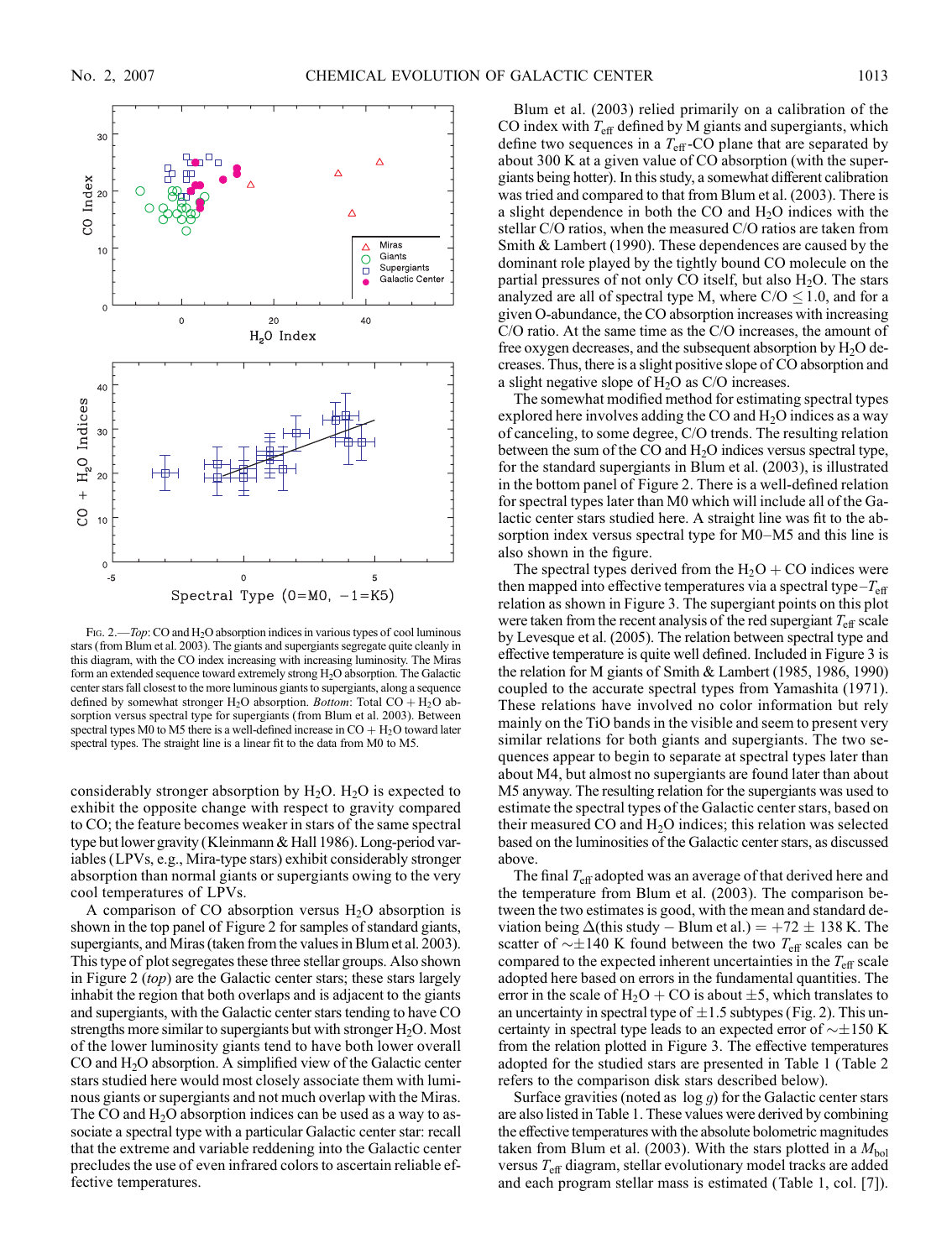

Fig. 3.—Effective temperatures as a function of spectral type for both giants and supergiants. The supergiant scale is taken from Levesque et al. (2005), while the giant scale is defined by effective temperatures from the studies of Smith & Lambert (1985, 1986, 1990) coupled to the spectral types from Yamashita (1971). There is a tight relation between  $T_{\text{eff}}$  and spectral type, with the giant and supergiant scales not so different when defined in terms of spectral type. The error bars illustrate uncertainties of  $\pm 100$  K in  $T_{\text{eff}}$  and  $\pm 0.5$  in spectral type.

The stellar model tracks are taken from the model grids from Salasnich et al.  $(2000)^2$  and slightly "supersolar" metallicities are used ( $Z = 0.019$  or  $[m/H] = +0.1$ ), which correspond fairly closely to the final metallicities derived for the Galactic center stars. The  $M_{bol}$ - $T_{\text{eff}}$  diagram is illustrated in Figure 4. The Galactic

<sup>2</sup> These can be found online at http://pleiadi.pd.astro.it.

center stars are shown as the circles. Representative stellar model evolutionary tracks are also shown with the model mass labeled for each track.

As a test of the analysis techniques used for the Galactic center stars, four bright ''local'' disk M giants and one S giant were analyzed in the same way, using the same wavelength regions. The five stars were HR 6146, HR 6702, HR 7442, HR 8062, and HD 172804. Their spectral types from Yamashita (1971) were used with the spectral type- $T_{\text{eff}}$  relation (Fig. 3) to determine their effective temperatures. All five of these stars have measured Hipparcos parallaxes, which were used to determine distances and absolute V and K magnitudes. Given their  $V - K$ colors, the K-band bolometric corrections from Bessel et al. (1998) were applied to determine  $M_{bol}$  for each M giant or S star. In this way, surface gravities were derived in the same way as for the Galactic center stars in an  $M_{bol}$ - $T_{\text{eff}}$  diagram and the estimated masses from the Padua evolutionary tracks; these stars are represented as squares in Figure 4. The derived stellar parameters for the bright disk M giants are listed in Table 2.

The "nearby" giants cluster around  $M_{bol} \sim -4.1$  to  $-4.7$ , and this roughly overlaps the lower luminosity members of the Galactic center sample. The effective temperatures also overlap between the two samples. Thus, no large systematic differences are expected in the derived abundances from the two samples. The bright M giants constitute a valuable control sample in interpreting the abundance patterns in the Galactic center stars.

Yusef-Zadeh & Morris (1991) and Serabyn et al. (1991) discovered that the outer envelope of IRS 7 is ionized and that it has a tail of ionized gas. This has been interpreted as due to the interaction of the winds from hot stars in IRS 16 and the mass-loss wind from IRS 7 (Serabyn et al. 1991; Yusef-Zadeh & Melia 1992). There is no evidence from our high-resolution infrared spectra that the presence of a tail of ionized gas affects in any measurable way the formation of the photospheric spectra in IRS 7 (see also Carr et al. 2000). Other wind-wind interactions have been discovered in the Central Cluster, appearing as bow shocks around suspected hot stars in the mid-infrared (Tanner et al. 2005), but none of the other stars in our Galactic center sample are among these sources. The photospheric absorption lines observed at high spectral resolution from CO, OH, CN, Fe i, and Ca i, for the stars in our Galactic center sample, look normal when compared to the Galactic disk control sample. In addition, all of our Galactic center sample stars have  $H$ - and  $K$ -band spectra at  $R = 600-1200$  (Blum et al. 1996b, 2003), and some have K-band spectra at  $R = 2500$  (Sellgren et al. 1987). The only

| Star<br>(1) | $T_{\rm eff}$<br>(K)<br>(2) | $\log g$<br>$\rm (cm \; s^{-2})$<br>(3) | $(km s^{-1})$<br>(4) | $(km s^{-1})$<br>(5) | $M_{\rm bol}$<br>(6) | Mass<br>$(M_{\odot})$<br>(7) | $R_q^{\ a}$<br>(pc)<br>(8) |
|-------------|-----------------------------|-----------------------------------------|----------------------|----------------------|----------------------|------------------------------|----------------------------|
|             | 3880                        | 0.8                                     | 2.1                  | $10 - 12$            | $-4.54$              | 5                            | 1.6                        |
|             | 3150                        | $-0.3$                                  | 2.6                  | $12 - 16$            | $-5.27$              | 2                            | 2.1                        |
|             | 3735                        | 0.4                                     | 2.5                  | $12 - 14$            | $-5.50$              | 6.5                          | 1.9                        |
|             | 3800                        | 0.5                                     | 2.5                  | $9 - 14$             | $-5.33$              | 6.5                          | 2.2                        |
|             | 3200                        | 0.0                                     | 3.1                  | $14 - 16$            | $-4.62$              | $\mathfrak{D}$               | 2.0                        |
|             | 3650                        | $-0.5$                                  | 3.2                  | 25                   | $-9.00$              | 22                           | 0.21                       |
|             | 3625                        | 0.3                                     | 2.3                  | $11 - 15$            | $-5.04$              | 4.5                          | 0.62                       |
|             | 3850                        | 0.1                                     | 3.0                  | $13 - 15$            | $-7.28$              | 15                           | 1.0                        |
|             | 3750                        | 0.2                                     | 2.3                  | $11 - 16$            | $-6.49$              | 10                           | 1.0                        |
|             | 3600                        | $-0.15$                                 | 2.6                  | $14 - 16$            | $-7.62$              | 14                           | 31.0                       |

TABLE 1 Galactic Center Stars and Stellar Parameters

<sup>a</sup> Projected galactocentric distance.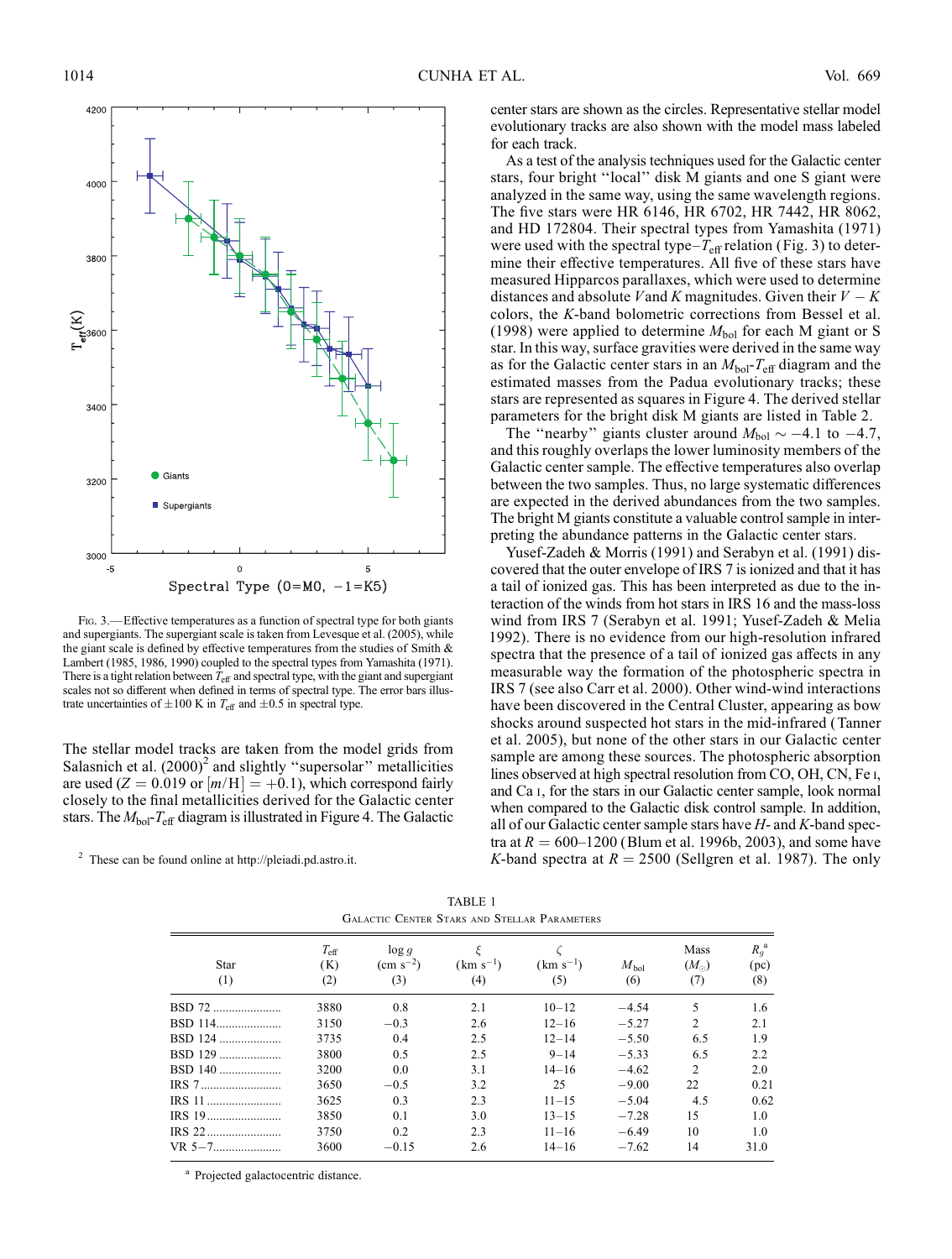| <b>Star</b><br>(1) | $T_{\rm eff}$<br>(K)<br>(2) | $\log g$<br>$\rm (cm \; s^{-2})$<br>(3) | $(km s^{-1})$<br>(4) | $(km s^{-1})$<br>(5) | $M_{\rm bol}$<br>(6) | Mass<br>$(M_{\odot})$<br>(7) |
|--------------------|-----------------------------|-----------------------------------------|----------------------|----------------------|----------------------|------------------------------|
| HD 172804          | 3400                        | 0.3                                     | 2.9                  | 10                   | $-4.7$               | 2.2                          |
|                    | 3250                        | 0.14                                    | 2.1                  | $10 - 12$            | $-4.1$               | 1.5                          |
|                    | 3300                        | 0.14                                    | 2.1                  | $9 - 11$             | $-4.1$               | 2                            |
|                    | 3450                        | 0.09                                    | 2.2                  | $8 - 12$             | $-4.4$               | 2.5                          |
|                    | 3450                        | 0.31                                    | 2.3                  | $8 - 12$             | $-4.3$               | $\mathfrak{D}$               |

| TABLE 2 |                                          |  |  |  |  |  |
|---------|------------------------------------------|--|--|--|--|--|
|         | <b>DISK STARS AND STELLAR PARAMETERS</b> |  |  |  |  |  |

differences from normal M supergiant/asymptotic giant branch (AGB) star spectra that have been noted can be attributed to abundance patterns that we infer later from our high-resolution spectroscopy.

#### 3.2. Microturbulent Velocities

The microturbulent velocity parameter  $(\xi)$  for the program stars was obtained using a two-step process. First, the measured equivalent widths of the Fe i lines were used to derive an initial estimate of the microturbulence from the requirement that the Fe i equivalent widths be independent of the derived Fe abundances. This method would be sufficient if the lines were unblended. The Galactic center stars under analysis, however, have fairly crowded spectra, and one must check whether contributions from CN lines and other blending lines influence the Fe i equivalent widths. As a second step, therefore, the line list in  $\S 3.3.2$ 



Fig. 4.—Absolute bolometric magnitudes and effective temperatures for the Galactic center stars (blue circles) and the brighter disk "standard" M stars (magenta squares). Model stellar evolutionary tracks of representative masses are plotted as the solid red curves, with the model stellar mass indicated by each track. The stellar model tracks are from Salasnich et al. (2000).

was used to compute a grid of synthetic spectra for a range of microturbulent velocities bracketing the initial microturbulence value defined in the first step. The observed and synthetic spectra were compared to find the final microturbulence which best fit each star. The values presented in Tables 1 and 2 are the results from such a fine-tuning of  $\xi$ .

A direct comparison of our microturbulent velocities with the values derived by Ramirez et al. (2000) shows good agreement (this study; Ramirez et al. 2000):  $\Delta \xi = -0.0 \pm 0.3$  km s<sup>-1</sup>. In addition, Carr et al. (2000) obtained  $\xi = 3.0$  km s<sup>-1</sup> for IRS 7, which is within the errors of our adopted value (3.2  $\pm$  0.3 km s<sup>-1</sup>) for this star. In Figure 5 the microturbulent velocities and surface gravities are compared with results from several different studies in



FIG. 5.—Microturbulent velocities and surface gravities for a number of spectroscopic analyses of red giants and supergiants. The results from this study for both Galactic center and disk stars are represented by black pentagons. The other studies include Smith & Lambert (1986, 1990; filled blue circles), Carr et al. (2000; open green triangles), Smith et al. (2000; filled magenta squares), Smith et al. (2002; filled red triangles), and Lambert et al. (1984; open green square;  $\alpha$  Ori).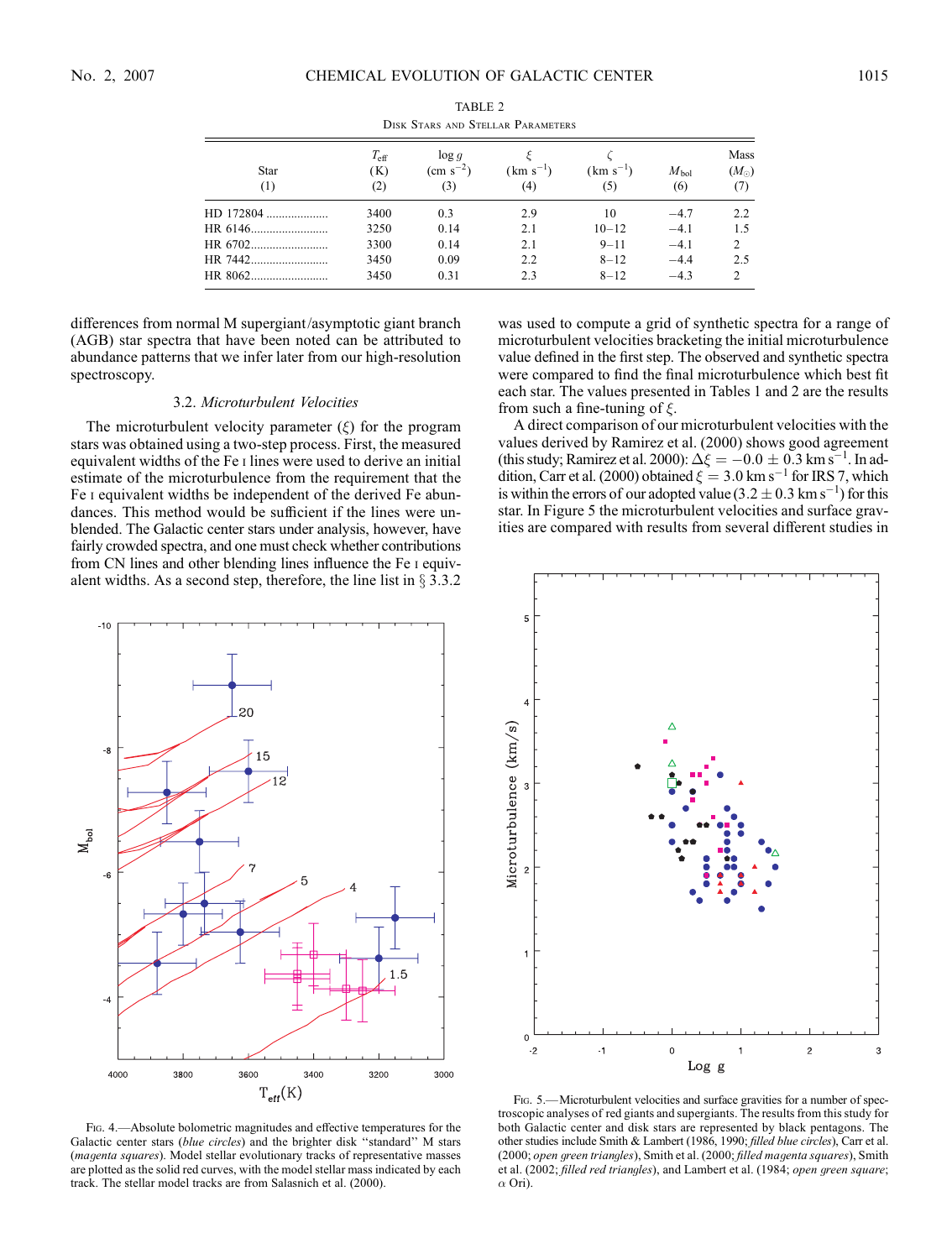the literature. Although there is significant scatter of the points in the figure, the general trend can be described as a rough correlation between the microturbulence parameter and the surface gravity of the star (as discussed in, e.g., Ramirez et al. 2000). In particular, we note that the microturbulent velocities in this study (Fig. 5, black pentagons) generally fall within the range of values defined for those stars with similar surface gravities; and the well-studied supergiant  $\alpha$  Ori (Fig. 5, open green square) falls within the scatter of points defined by the Galactic center stars which have supergiant-like luminosities.

### 3.3. Abundances

The abundance analysis in this study was carried out via comparisons of synthetic spectra with the observed ones. The model atmospheres adopted for the studied late-type giants and supergiants are from the grid of spherical models by Plez (1992) and Plez et al. (1992). The program MOOG (Sneden 1973) was used in order to compute LTE synthetic spectra given the required input model atmosphere defined by the parameters of effective temperature  $(T_{\text{eff}})$ , surface gravity (log g), and microturbulent velocity  $(\xi)$ . The synthetic spectra were convolved with both a Gaussian function, representing the instrumental profile, as well as a macroturbulent velocity function (Gray 1992) to properly match the observed profiles of the spectral lines via minimizing the residuals between the observed and synthetic profiles. The macroturbulent velocities adopted in the calculations are presented in column (5) of Tables 1 and 2.

#### 3.3.1. Carbon, Nitrogen, and Oxygen

The C, N, and O abundances in this study were derived from observations of OH and CN molecular lines present in the H-band region, as well as CO lines present in the K-band region of the Phoenix spectra obtained for three Galactic center stars: BSD 72, BSD 124, and IRS 19. In order to obtain a consistent solution for the molecular equilibrium involving CN, CO, and OH molecules, we first synthesized the OH molecular lines in the H-band region. The OH lines analyzed here are listed in Table 3 and, except for the OH transition at 15627  $\AA$ , these were also analyzed in a recent study of K and M giants of the Galactic bulge (Cunha & Smith 2006). These OH lines analyzed in bulge red giants gave generally consistent oxygen abundances when compared to the results from the optical study by Fulbright et al. (2006), which analyzed the forbidden neutral oxygen  $([O I])$  in the same bulge stars. In the more luminous Galactic center stars studied here, however, the stronger OH lines become, in some cases, extremely strong and therefore very sensitive to the microturbulence parameter. Such dependence on microturbulence renders these lines too uncertain to be useful as abundance indicators. The weaker OH line at 15627 A, however, could be measured in all Galactic center stars and served as the sole abundance indicator in IRS 19 (which is the most luminous Galactic center star of the trio) and BSD 114 (only observed at one  $H$ -band setting).

A simultaneous solution for CO was obtained, at the same time as OH was analyzed, from computations of synthetic spectra of the first overtone vibration-rotation molecular lines of CO around 23100 Å. The CO lines used are listed in Table 3. The  $\log gf$ values and excitation potentials for the transitions were obtained from Goorvitch (1994). We note, again, that because the Galactic center stars are more luminous when compared to the bulge giants, the stronger CO lines in the spectra are so strong that they are extremely sensitive to the microturbulence parameter. The application of the simple requirement of searching for an agreement between the abundances of strong and weak CO lines in the spectra would demand a higher microturbulent velocity, around

TABLE 3 Spectral Lines (Analyzed via Spectrum Synthesis)

| λ<br>$(\AA)$               | $\chi$<br>(eV) | $\log gf$ |  |  |
|----------------------------|----------------|-----------|--|--|
| Fe 1                       |                |           |  |  |
|                            | 5.844          | $-1.511$  |  |  |
|                            | 5.033          | $-0.224$  |  |  |
|                            | 5.320          | $-1.625$  |  |  |
|                            | 5.099          | $-1.134$  |  |  |
|                            | 5.792          | $-0.992$  |  |  |
|                            | 5.099          | $-1.222$  |  |  |
| Ca I                       |                |           |  |  |
|                            | 4.624          | $-0.246$  |  |  |
| ${}^{12}C$ <sup>14</sup> N |                |           |  |  |
| 15530.987                  | 0.89           | $-1.519$  |  |  |
|                            | 1.15           | $-1.146$  |  |  |
|                            | 0.90           | $-1.680$  |  |  |
|                            | 1.08           | $-1.285$  |  |  |
|                            | 1.15           | $-1.141$  |  |  |
| ${}^{16}$ OH               |                |           |  |  |
| 15535.489                  | 0.51           | $-5.233$  |  |  |
| 15560.271                  | 0.30           | $-5.307$  |  |  |
|                            | 0.30           | $-5.270$  |  |  |
|                            | 0.30           | $-5.183$  |  |  |
| 15627.290                  | 0.89           | $-5.435$  |  |  |
|                            | 0.89           | $-5.435$  |  |  |
|                            | 0.54           | $-5.198$  |  |  |
| ${}^{12}C{}^{16}O$         |                |           |  |  |
|                            | 1.51           | $-4.907$  |  |  |
|                            | 1.55           | $-4.900$  |  |  |
|                            | 1.66           | $-4.879$  |  |  |
|                            | 1.74           | $-4.857$  |  |  |

 $3-4.5$  km s<sup>-1</sup>, and in some cases even higher. The formation of such strong CO lines was investigated, and it was found that the cores of these lines form extremely high (i.e., at low values of optical depth) in the stellar atmospheres of these cool and luminous stars. Such lines have large abundance uncertainties attached to them due to sensitivity to structure in the upper layers of the model atmosphere, for instance, the choice of the optical-depth boundary of the model atmosphere. In this study the strong CO lines were rejected from the analysis, and we relied on the weaker CO lines (from Table 3) as abundance indicators.

Finally, the weaker CN lines in the H-band spectral region around  $15540 \text{ Å}$  (Table 3) were synthesized in order to derive nitrogen abundances for the Galactic center stars. This is the same spectral region (covered by some of the Phoenix spectra) that was analyzed in the bulge study by Cunha  $\&$  Smith (2006); that paper is referred to for details on the construction of the CN line list. The CN lines are considerably weaker and somewhat more uncertain to measure in the cases of spectra with lower signal-to-noise ratios  $(S/N)$ . They are not affected, however, by the same problems as were found for the stronger OH and CO lines.

#### 3.3.2. Calcium and Iron

Elemental abundances were derived from atomic lines of Ca i and Fe i in addition to CNO. One suitable line of Ca  $I$  (at 22827 Å)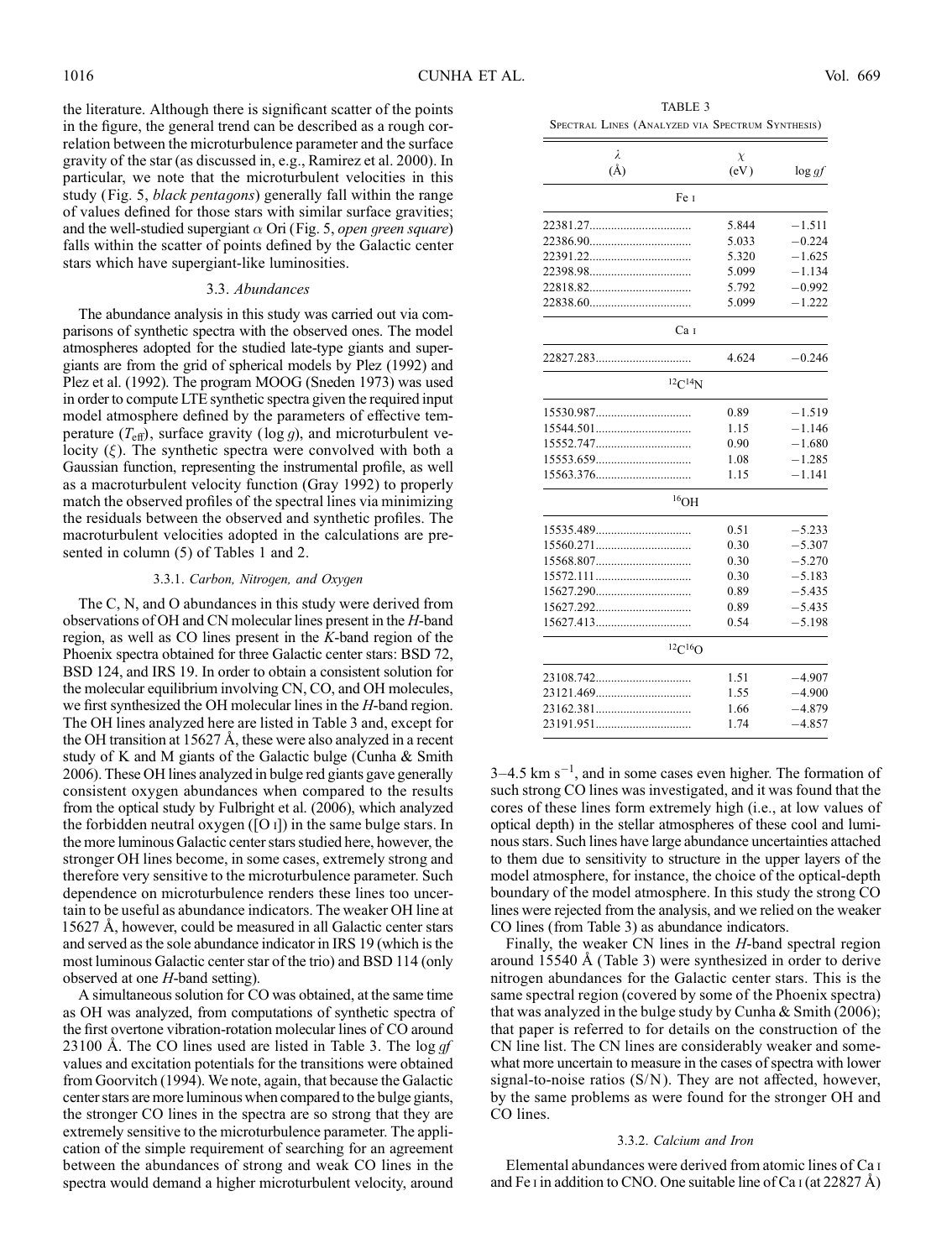TABLE 4 **ABUNDANCES** 

| Star        | $A(^{12}C)$ | $A(^{14}N)$ | $A(^{16}O)$ | $A$ (Fe) | A(Ca) |
|-------------|-------------|-------------|-------------|----------|-------|
| $BSD 72$    | 8.44        | 8.20        | 8.80        | 7.51     | 6.66  |
| BSD 114     | .           | .           | 8.95        | 7.57     | 6.60  |
| BSD 124     | 8.45        | 8.48        | 9.30        | 7.61     | 7.00  |
|             |             |             |             | 7.67     | 6.76  |
| BSD 140     | .           |             | .           | 7.52     | 6.50  |
|             |             |             |             | 7.66     | 6.86  |
|             | 8.40        |             | 9.00        | 7.53     | 6.60  |
|             | 8.54        | 8.33        | 9.15        | 7.63     | 6.66  |
|             |             |             |             | 7.57     | 6.93  |
|             |             |             |             | 7.60     | 6.51  |
| $HD$ 172804 | 8.50        |             | 8.55        |          | .     |
| $HR 6146$   |             |             |             | 7.47     | 6.20  |
| HR 6702     | .           |             |             | 7.42     | 6.18  |
| HR 7442     | .           |             |             | 7.22     | 6.08  |
| $HR 8062$   |             |             |             | 7.31     | 6.31  |
|             |             |             |             |          |       |

NOTE.—Abundance is defined as  $A(X) = \log [n(X)/n(H)] + 12$ .

and several Fe i lines were used as abundance indicators, all in the K-band spectra of the program stars. We also investigated the possibility of analyzing the Ti  $\iota$  transition at 15543 Å (which was previously studied in Cunha & Smith 2006), but this neutral titanium line was extremely strong in all the observed spectra of the Galactic center stars and therefore not useful in an abundance analysis.

The sample of Fe i lines for which synthetic spectra were computed in this study is assembled in Table 3; this is the same sample as analyzed previously by Ramirez et al. (2000). The line list for the computation of synthetic spectra was the same as in Ramirez et al. (2000), with the only difference being that we derived new solar gf-values for all Fe  $\alpha$  i and Ca  $\alpha$  i lines. The solar abundances adopted in the calculations were  $A(\text{Fe})_{\odot} = 7.45$  and  $A(\text{Ca})_{\odot} =$ 6:30 (Asplund et al. 2005). The derived solar gf-values (Table 3) were then checked via an analysis of the K giant Arcturus, yielding results consistent with published abundances for this star (e.g., Smith et al. 2000). Use of the 22827  $\AA$  Ca I line with the solar gf-value yielded an abundance of  $A$ (Ca) = 5.86 for  $\alpha$  Boo, compared to the average of  $5.75 \pm 0.15$  from Smith et al. (2000), who used a set of optical Ca I lines with laboratory gf-values.

#### 3.4. Abundance Uncertainties

Table 4 presents the abundance results for the studied elements C, N, O, Ca, and Fe, while in Table 5 are summarized the corresponding uncertainties in the obtained abundances. The abundance uncertainties were calculated by modifying the stellar parameters of the model atmospheres by amounts corresponding to what are expected to be maximum uncertainties in the effective

 $\equiv$ 

temperatures ( $\delta T_{\text{eff}} = \pm 200 \text{ K}$ ), surface gravities ( $\delta \log g =$  $\pm 0.3$  dex), and microturbulent velocities ( $\delta \xi = \pm 0.3$  km s<sup>-1</sup>). Each one of these parameters was varied independently, adopting as a starting model atmosphere one with  $T_{\text{eff}} = 3600 \text{ K}$ ,  $\log g = 0.5$ , and microturbulence ( $\xi$ ) = 2.2 km s<sup>-1</sup>. The total uncertainty for each element ( presented in Table 5, col. [5]) is the sum in quadrature of the individual errors. The sensitivities are different for the different lines, resulting from differing typical line strengths, different ionization or dissociation energies, and different excitation energies. The combination of all errors in Table 5 gives maximum uncertainties of about 0.15 dex for calcium and iron, around  $0.2-0.25$  dex for carbon and nitrogen, and around 0.3 dex for oxygen.

In addition to the sources of uncertainties discussed above, it is important to note that non-LTE effects in the Galactic center stars have not been evaluated, and therefore, the abundances derived here may suffer from systematic errors due to non-LTE effects. For the molecules studied here, especially for the CO and OH vibration-rotation transitions, the non-LTE departures are expected to be small due to a combination of small transition probabilities (i.e., longer lifetimes), which allow for thermalizing collisions, and the dilute UV radiation fields in cool supergiants. In the case of the atomic lines from Fe i and Ca i, their excitation potentials are high enough and the depth of formation is deep enough such that non-LTE effects should not be large.

There is evidence in the abundance results suggesting that non-LTE effects are probably not large. The four disk M giants analyzed for Fe and Ca yield values of  $\lceil Ca/Fe \rceil$  and  $\lceil Fe/H \rceil$  that fall closely along the disk relation derived from other types of stars (see the discussion in  $\S$  4.3 and Fig. 7); this would not be expected if there were measurable effects from non-LTE. In the case of oxygen, the disk S star HD 172804 was observed in the OH lines and an oxygen abundance of  $A(^{16}O) = 8.55$  was derived, in good agreement with its previously published value of 8.50 (Smith & Lambert 1990). Finally, both oxygen and calcium are produced mostly in supernovae Type II (SNe II ), and the abundance ratio of Ca/O will be similar for SNe II with similar metallicity. Since Ramirez et al. (2000) find that the Galactic center iron abundances are close to solar, the values of Ca/O in near-solar-metallicity stars might be expected to be mirrored in the Galactic center stars. Indeed, this turns out to be the case; the average value of [Ca/O] in the five Galactic center stars for which both calcium and oxygen were measured is  $|Ca/O| =$  $+0.06 \pm 0.13$ . This can be compared to the recent results from Reddy et al.  $(2003)$  for 56 near-solar-metallicity F and G dwarfs of  $[Ca/O] = -0.03 \pm 0.11$ . Such close correspondence in very different types of stars is not a coincidence and demonstrates that the abundances derived here for Galactic center stars are not subject to large non-LTE effects (or other unspecified physical processes).

TABLE 5 Abundance Uncertainties

| ABUNDANCE UNCERTAINTIES |                                    |                                   |                                               |                              |  |  |  |
|-------------------------|------------------------------------|-----------------------------------|-----------------------------------------------|------------------------------|--|--|--|
| Element<br>(1)          | $\delta T = +200 \text{ K}$<br>(2) | $\delta \log q = +0.3$ dex<br>(3) | $\delta \xi = +0.3$ km s <sup>-1</sup><br>(4) | $\Delta^{\mathrm{a}}$<br>(5) |  |  |  |
|                         | $+0.02$                            | $+0.14$                           | $-0.12$                                       | $+0.22$                      |  |  |  |
| $\Delta^{14}N$          | $+0.20$                            | $-0.11$                           | $-0.05$                                       | $+0.25$                      |  |  |  |
| $\Delta^{16}$ O         | $+0.30$                            | $-0.05$                           | $-0.12$                                       | $\pm 0.33$                   |  |  |  |
| $\Delta$ Ca             | $+0.10$                            | $+0.02$                           | $-0.11$                                       | $\pm 0.15$                   |  |  |  |
| $\Delta$ Fe             | $-0.04$                            | $+0.07$                           | $-0.11$                                       | $\pm 0.15$                   |  |  |  |

<sup>a</sup> Total uncertainty is defined as  $\left[ (\delta T)^2 + (\delta \log g)^2 + (\delta \xi)^2 \right]^{1/2}$ .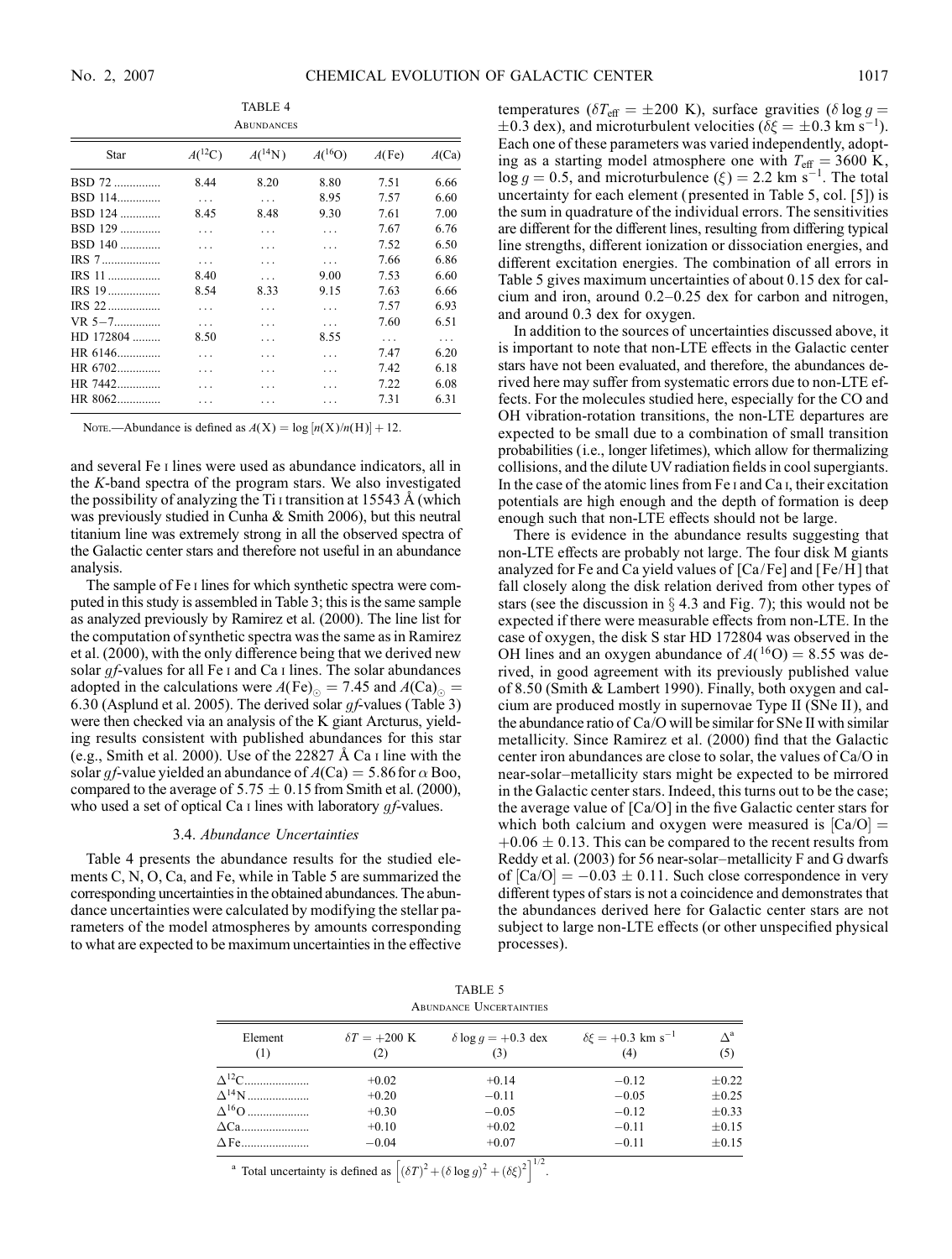### 4. DISCUSSION

With the assembled set of elemental abundances from Fe and Ca in all program stars, along with the  ${}^{12}C$ ,  ${}^{14}N$ , and  ${}^{16}O$  abundances in a subset of stars, the abundance distributions can begin to provide initial insights into both the nature of the evolved stars themselves (internal stellar evolution) and the type of chemical evolution that has taken place in the inner central 60 pc of our Galaxy. This discussion focuses first on the Fe abundances, followed by C, N, and O taken together, and then both O and Ca as typifying the  $\alpha$ -elements. With an initial picture of the nature of the chemical evolution in the Galactic center in-hand, the abundance distributions are examined in light of Galactic disk abundance gradients as extrapolated into the center.

### 4.1. The Iron Abundance Distribution in the Galactic Center

Iron is produced in both SNe Ia and SNe II and historically has been associated with the overall metallicity of a stellar population. Its abundance is also well-defined here by six lines, so this discussion begins with Fe. The Fe results obtained in this study are fully consistent with those derived by Ramirez et al. (2000) and Carr et al. (2000). The average Fe abundance obtained for the sample of 10 stars is slightly higher (by  $\sim$  0.10–0.15 dex) than the solar abundance of  $A$ (Fe) = 7.45 recommended by Asplund et al. (2005). The mean value is  $A(Fe) = 7.59 \pm 0.06$ , where the standard deviation represents the scatter among the line-by-line values and probably underestimates the true uncertainties in the derived Fe abundances (the abundance uncertainty estimated for iron is in Table 5 and is roughly 0.15 dex). This value is quite a bit larger than the actual scatter in the individual abundances, showing that systematic errors dominate the error budget.

Although a relatively small number of stars are analyzed in this study, we note the small abundance range found for iron [from 7.51 to 7.67 in  $A$ (Fe)]. This small scatter is in line with the narrow [Fe/H] distribution measured previously by Ramirez et al. (2000) for the same sample. It is much smaller, however, than the spread of more than 1.0 dex found for the metallicity distribution of the older bulge giant population (see, e.g., the histogram in Fig. 8 of Fulbright et al. 2006; Zoccali et al. 2003). The hypothesis that the Galactic center stars are drawn from the bulge metallicity distribution is rejected with  $P = 0.001$  using a Kolmogorov-Smirnov (K-S) test. An additional difference between the bulge population and the Galactic center stars sampled here is the luminosity. Frogel & Whitford (1987) find very few bulge stars with  $M_{bol}$  brighter than  $-4.2$ ; the stars studied here range from  $M = -4.5$  to  $M = -9.0$ . The Galactic center stars studied here were selected to provide a snapshot of current conditions in the Central Molecular Zone; they sample  $R<sub>q</sub> = 0.2-$ 30 pc and have ages in the range 10 Myr to 1 Gyr. It is not yet clear if the narrow Fe-abundance distribution is indicative of a narrow distribution over a larger volume of space or time in the Galactic center, but this can be tested with future abundance studies of the Galactic center and bulge populations.

### 4.2. Carbon, Nitrogen, and Oxygen and the Evolutionary State of the Galactic Center Stars

The CNO elemental trio are all very abundant and are important for studying both chemical and stellar evolution. Three of the program stars were observed across sufficient wavelength intervals such that the most important CNO nuclei could be analyzed. The studied nuclei include  ${}^{12}C$ ,  ${}^{14}N$ , and  ${}^{16}O$ , which are the dominant CNO species.  ${}^{13}C$  is not included nor is  ${}^{15}N$ , although in terms of numbers these are relatively minor species. As <sup>12</sup>C is depleted to levels below  $^{14}N$  (with  $^{14}N$  being built up during



FIG. 6.—*Top*: Nitrogen  $[A(^{14}N)]$  vs. carbon  $[A(^{12}C)]$  abundances for three Galactic center stars studied here (filled blue circles), as well as IRS 7 (red square; Carr et al. 2000). The solar values are shown, along with a line that defines a solar <sup>12</sup>C/<sup>14</sup>N ratio. The solid curves show lines of constant <sup>12</sup>C + <sup>14</sup> N, or the so-called CN-mixing curves, with initial abundances larger than solar by 0.1 and 0.2 dex, respectively. These curves mimic CN-cycle H-burning in which the sum of  $^{12}C$ ,  $^{14}N$ ,  $^{13}C$ , and  $^{15}N$  is approximately conserved. We do not observe 13C and 15N, but these are minor constituents and would change the curves only slightly. The three Galactic center stars studied here fall within the CN-mixing curves. The very luminous supergiant IRS 7 exhibits much more extreme mixing and the large <sup>14</sup>N abundance may require the addition of ONcycle material into the atmosphere. Bottom:  ${}^{16}O/{}^{14}N$  ratios vs.  $M_{bol}$  for Galactic center stars are shown. The horizontal line denotes the solar ratio as a reference point. The three evolved stars analyzed here show no evidence of significant <sup>16</sup>O depletion (from ON-cycle mixing), while the more luminous Galactic center supergiant IRS 7 does show strong evidence for such mixing.

the CN cycle), the expected  ${}^{12}C/{}^{13}C$  CN-cycle equilibrium ratio of 3.5 will be reached such that  $N({}^{13}C) < N({}^{12}C) < N({}^{14}N)$ , so lack of a 13C abundance will not hinder our conclusions about chemical evolution significantly.  ${}^{15}N$  is expected to be a very minor constituent, so its contribution to the total abundances is not important for our discussion.

The program stars observed here are almost certainly mixed to some degree, with some fraction of their convective envelope material having been exposed to CN-cycle H-burning, or possibly ON-cycle H-burning. This scenario can be tested using the respective CNO abundances. If the convective envelopes have been subjected to CN-cycle proton captures, then the total sum of  ${}^{12}C$ ,  ${}^{13}C$ , and  ${}^{14}N$  will be approximately conserved, and this can be probed by plotting  $A(^{14}\rm N)$  versus  $A(^{12}\rm C)$ , as shown in the top panel of Figure 6.  ${}^{13}C$  is ignored, as we have no information on it, but 13C will not significantly alter any conclusions obtained from Figure 6. The solid circles with error bars are the  ${}^{12}C$  and <sup>14</sup>N abundances for Galactic center stars IRS 19, BSD 72, and BSD 124, and the results for IRS 7 by Carr et al. (2000) are represented by the red square. The solar point is plotted with the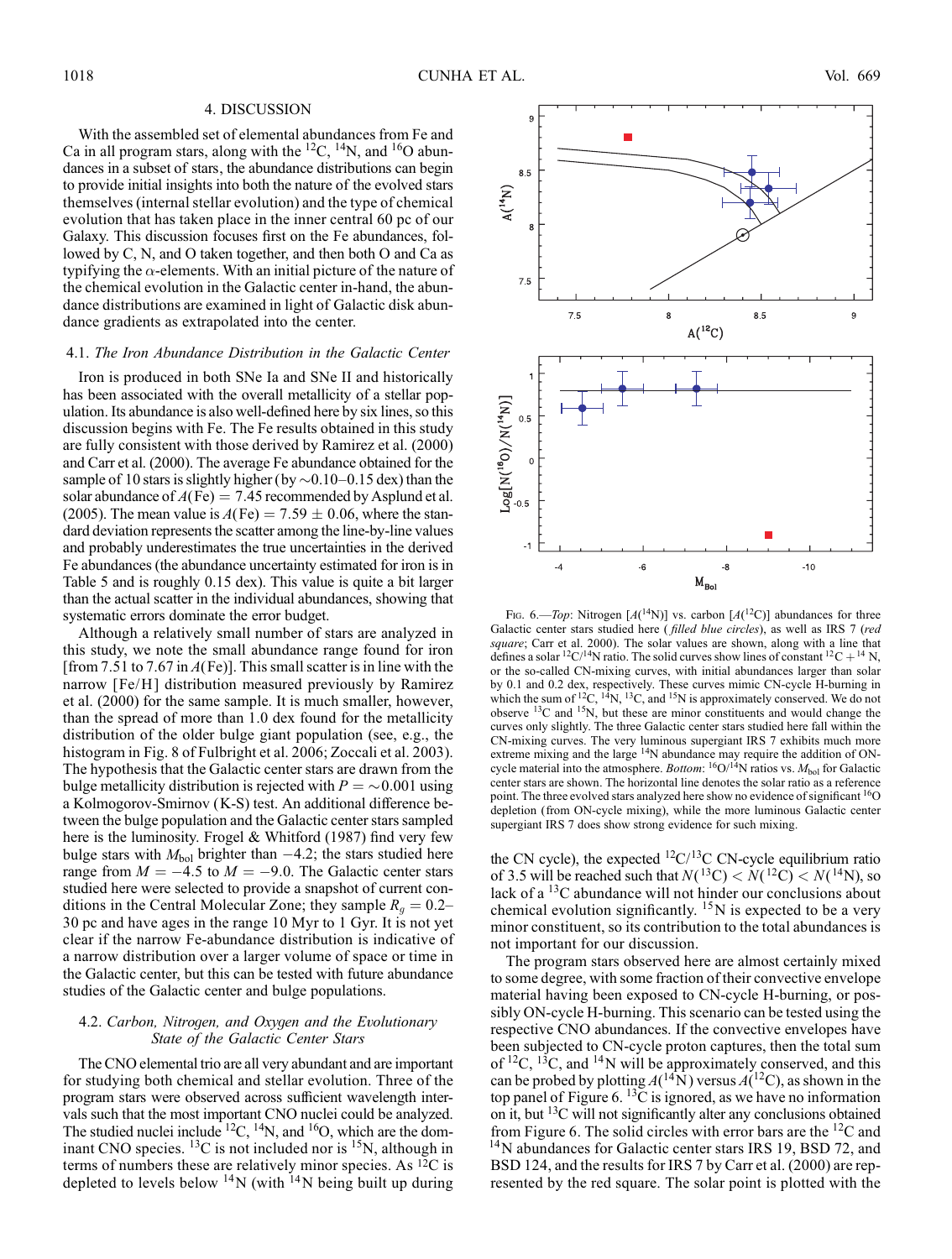straight line delineating a solar  ${}^{12}C/{}^{14}N$  ratio scaled in metallicity. The solid curves are defined by constant abundances of  $12^1C + 14N$ ; the two curves show carbon plus nitrogen abundances scaled up from solar by 0.1 and 0.2 dex.

All three stars studied here are well-fit by slightly elevated metallicities (as found from the Fe abundances) and CN-cycled material in their atmospheres (somewhat depleted  $^{12}$ C and elevated  $14$ N). Also shown in the two panels of Figure 6 are the  $12C$  and  $14N$  abundances for IRS 7 from Carr et al. (2000). IRS 7 is considerably more massive and luminous than IRS 19, BSD 72, or BSD 124 and shows a much lower  ${}^{12}$ C and much larger  ${}^{14}N$ abundance than any of the three lower luminosity stars. The  $^{14}N$ abundance in IRS 7 is so large that it may indicate that the CN cycle alone cannot account for such a large amount of nitrogen. Indeed, Carr et al. (2000) find a very low <sup>16</sup>O abundance and argue that this is evidence of the presence of ON-cycle material in the atmosphere of IRS 7 (where  ${}^{16}O$  has been converted to  ${}^{14}N$ ). Being much more massive and luminous (it is the brightest star in the Galactic center at  $H$  and  $K$ ), IRS 7 is presumably more deeply mixed and this suggestion is borne out by the bottom panel of Figure 6, where we show  $\log N(\binom{16}{16})/N(\binom{14}{18})$  versus  $M_{bol}$  for the four Galactic center stars.

### $4.3.$   $\alpha$ -Element Abundances in the Galactic Center

Determination of [ $\alpha$ /Fe] in any stellar population and, in particular, in young stars in the Galactic center provides important information on chemical enrichment, gas infall, and gas outflow. One possible scenario is that the relatively young ages  $(1-100 \text{ Myr})$  of the brightest stars in the Galactic center support the idea that the Galaxy's central bar has driven disk gas into the Galactic center to fuel star formation throughout the Galaxy's history, continuously or in bursts of star formation (Serabyn & Morris 1996; Morris & Serabyn 1996; Blum et al. 2003; Figer et al. 2004). In particular, the star formation conditions in the Galactic center are very different from those in the solar neighborhood and are predicted to result in an initial mass function (IMF ) weighted toward massive stars (Morris 1993). Furthermore, models of SN enrichment in an environment dominated by massive stars predict a high relative abundance of  $\alpha$ -elements compared to Fe,  $[\alpha/\text{Fe}]$  (e.g., Wheeler et al. 1989).

The results presented in Figure 6 show the presence of CN mixing in the three evolved stars, but not the very deep mixing that is observed in the much more luminous red supergiant IRS 7. This suggests that oxygen has been effectively untouched by deeper mixing in these three stars. In addition, because the net result of ON-cycle mixing would be to reduce the oxygen abundance, the oxygen results in fact represent a lower limit on the initial oxygen abundance for the original gas from which these stars formed. The average oxygen abundance found for our sample of five stars is  $\langle A(O) \rangle = 9.04 \pm 0.19$ . This can be compared to our adopted solar value of  $A(O) = 8.70$  (based on [O i] abundances from Asplund et al. [2005], which are  $A(O) = 8.72$  from one-dimensional models and 8.68 from three-dimensional models). The scatter observed in the sample oxygen abundance distribution can be explained by the uncertainties in the analysis (discussed in  $\S$  3.4).

The values of [O/Fe] in the Galactic center stars can be compared to other samples from the Galaxy. A comparison to the Galactic disk and halo is shown in the top panel of Figure 7. In the five stars studied here for oxygen, it is apparent that the average value of [O/Fe] is elevated relative to the disk:  $\langle$ [O/Fe] $\rangle$  =  $+0.22 \pm 0.15$ . Both the narrow [Fe/H] and elevated  $\alpha$ -element abundances are reminiscent of the results obtained by Rich & Origlia (2005) for M giants in the bulge 500 pc from the Galactic center. This behavior of enhanced values of [O/Fe] at  $[Fe/H] \ge 0.0$ 



FIG. 7.-Top: Behavior of [O/Fe] vs. [Fe/H] in different stellar populations. The small open symbols (all in blue) are studies of Galactic disk and halo field stars from Bensby et al. (2004; squares), Reddy et al. (2003; circles), Nissen & Schuster (1997; pentagons), and Fulbright & Johnson (2003; triangles). The decrease in  $[O/Fe]$  as  $[Fe/H]$  increases is interpreted as increasing contributions from SNe Ia to Fe (but no significant O-production from SNe Ia) as time increases, causing [O/Fe] to decline. The Galactic center stars, plotted as the large filled red circles, are displaced significantly to larger values of [O/ Fe] relative to disk stars at the same [Fe/H ]; this suggests a larger relative contribution from SN II chemical enrichment in the Galactic center population. Bottom: Run of [Ca/Fe] values as a function of  $[Fe/H]$ . The trend of  $[Ca/Fe]$  is similar in shape to that of  $[O/Fe]$ in that [Ca/Fe] is larger in the more metal-poor stars. As calcium, like oxygen, is primarily a product of SNe II, its behavior should track, to some degree, that of oxygen, as is observed. Again, the Galactic center stars stand out from disk stars in having enhanced values of [Ca/ Fe]. Both Ca and O abundances point to the Galactic center stars as being enriched in SN II chemical yields. The filled black squares in this figure are the four bright disk M giants analyzed for Ca and Fe in the same manner as was done for the Galactic center stars. These disk stars follow the same trend in  $[Ca/Fe]$  vs.  $[Fe/H]$  as the other disk samples. This result strengthens the conclusion that the Galactic center stars contain elevated values of [Ca/Fe].

is also similar to what has been found by a number of different studies of old K and M red giants in the Galactic bulge (Cunha & Smith 2006; Zoccali et al. 2006; Fulbright et al. 2006). The interpretation of the bulge pattern is that the chemical enrichment was rapid and dominated by SNe II to quite high Fe abundances. The population of stars studied here, however, is distinct and very different from the bulge, as the Galactic center stars are all rather young and massive (their estimated masses are presented in Table 1). In addition, the K-luminosity function of the bulge only contains stars with  $K_0 \ge 8.0$  (DePoy et al. 1993; Zoccali et al. 2003), while the Galactic center stars observed here have  $K_0 = 3.0 - 7.4$ .

This study also includes an additional  $\alpha$ -element, calcium. The results for calcium, in the form of  $[Ca/Fe]$  versus  $[Fe/H]$ , are shown in the bottom panel of Figure 7. The small open symbols are results for Galactic field disk and halo from a number of studies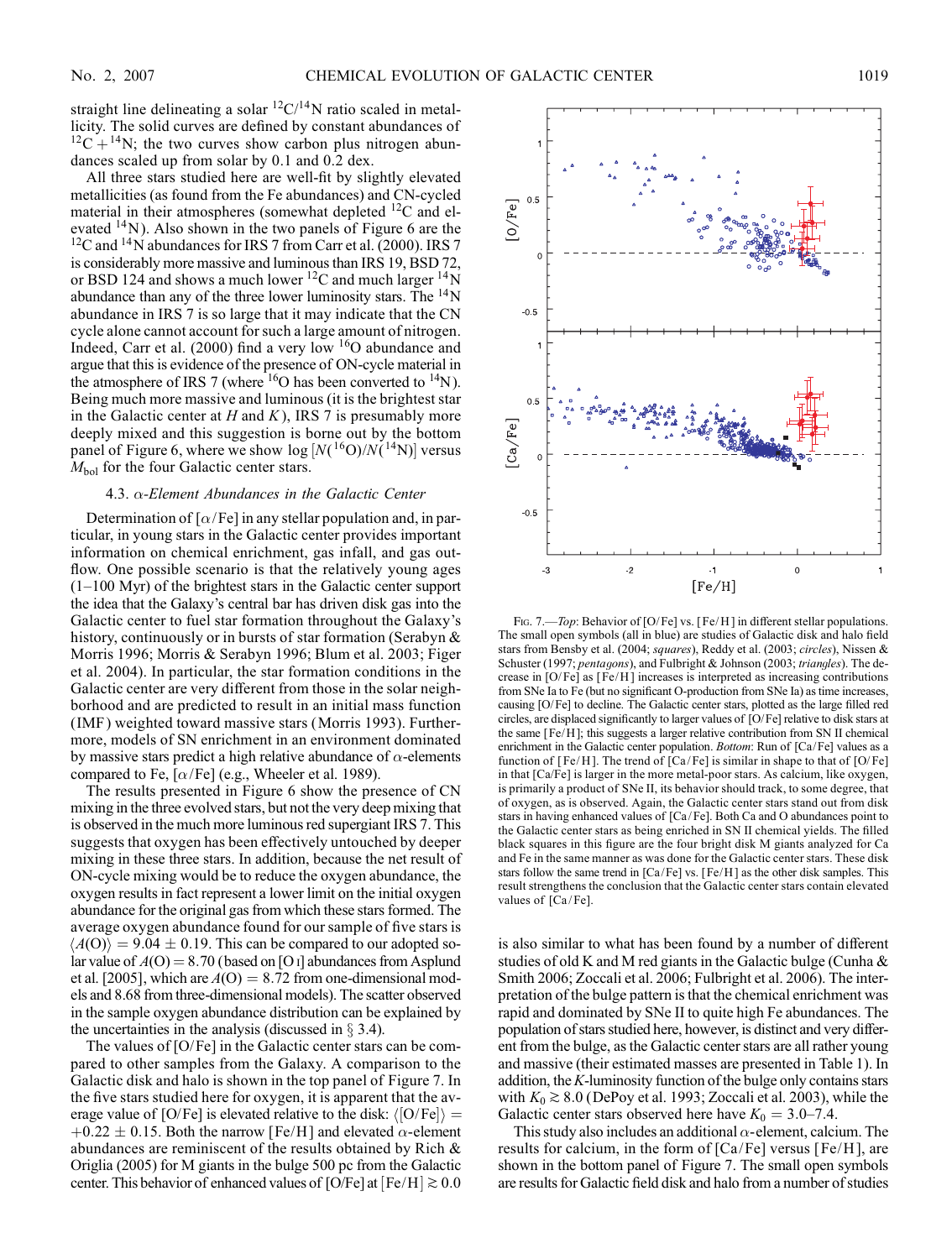noted in the figure caption. The large filled symbols are the [Ca/Fe] results for the Galactic center stars. Because of the larger number of Galactic center stars with measured Ca abundances, the elevated values of [Ca/Fe] at large metallicity are even more striking than the results for [O/Fe]. Of further interest are the results for [Ca/ Fe] in the four disk M giants analyzed in the same way as the Galactic center; these are plotted as the filled squares. The disk M giants exhibit quite small scatter around the disk trend of [Ca/Fe] versus [Fe/H]. Calcium behaves in a manner similar to oxygen, relative to Fe. The average [Ca/ Fe] abundance for our Galactic center sample is  $\langle$ [Ca/Fe] $\rangle = +0.27 \pm$ 0:14; here again the abundance spread can be explained by the errors in the analysis. A similar behavior for the two elements oxygen and calcium provides strong evidence that this sample of Galactic center stars are composed of chemical compositions containing larger abundances of the  $\alpha$ -elements relative to Fe when compared to the Galactic disk at the same metallicity.

The results derived here of elevated O and Ca abundances, relative to Fe, are unexpected. It is therefore of interest to carefully evaluate if it is possible that reasonable changes in the adopted stellar parameters could erase the observed  $\alpha$ -enhancements. The various abundance sensitivities to the different stellar parameters are listed in Table 5. Examination of this table reveals that the only plausible parameter that could be changed in order to drive the elevated values of  $\lbrack \alpha/\text{Fe} \rbrack$  to near solar would be the effective temperature; a change of  $\delta T_{\rm eff} \sim -400$  K would be needed in order to force an average  $[Ca/Fe] \sim 0.0$  for this sample of stars. Such a systematic shift in the  $T_{\text{eff}}$  scale is unlikely. Inspection of Figure 3 shows that such a change would shift  $T_{\text{eff}}$  for these Galactic center stars to values of  $\sim$ 2800–3500 K. These lower temperatures would produce strong  $H_2O$  absorption for the coolest stars, which is not observed (Blum et al. 2003), and would put the highest luminosity stars in extreme disagreement with the stellar model tracks (Fig. 4). All this combined seems to indicate that the stellar members of the Central and Quintuplet Clusters analyzed here contain larger than solar ratios of Ca/Fe and O/Fe.

### 4.3.1. Comparisons with Other Abundance Measurements in the Galactic Center

Independent measurements of the abundances of cool, massive stars in the Galactic center are offered by studies of hot, massive stars in the three massive clusters in the central 100 pc, and by studies of the gas in the Central Molecular Zone. The massive young stars (formed millions of years ago) and the present-day gas in the central 200 pc both provide snapshots of how far the Galactic center has chemically evolved to date. One important aspect of such comparisons is the fact that very different analysis techniques are used to measure nebular abundances and chemical compositions of lines in the atmospheres of stars.

Najarro et al. (2004) measure the N abundance from nearinfrared spectra of WNL stars in the Arches Cluster ( projected  $R_q = 24$  pc) in the Galactic center. They find best agreement between observations and theory for solar-metallicity stellar evolution models. Najarro (2006) presents preliminary models of the near-infrared spectra of two stars in the Quintuplet Cluster and finds a solar Fe abundance for both. Najarro (2006) also finds initial results that the  $\alpha$ -elements Si and Mg are enhanced by  $\sim$ 0.1-0.3 dex over solar.

Infrared spectroscopy has probed two H ii regions in the Galactic center,  $G359.98-0.08$  and  $G0.095+0.012$  (ionized by the Arches Cluster), at projected  $R_g = 6.6$  and 24 pc, respectively. This reveals enhanced  $\alpha$ -elements, [O/H] = 0.1–0.6 and  $[S/H] = 0.2{\text -}0.4$ , and also  $[N/H] = 0.5{\text -}0.8$  (Simpson et al. 1995; Afflerbach et al. 1997; Rudolph et al. 2006). Shields & Ferland (1994) model the far-infrared spectroscopy of Sgr A West, the H<sub>II</sub> region surrounding the Central Cluster. They find a best fit for  $[Ar/H] = +0.3$  and  $[Ne/H] = 0.0$ , and conclude that the overall metallicity is between solar and twice solar. Lutz et al. (1993) measure  $[Fe/H] \ge -0.1$  in the "mini-cavity" region of Sgr AWest, and point out that unless there is absolutely no depletion of Fe onto grains, highly supersolar Fe abundances are required. They suggest that fast shocks from stellar winds have destroyed dust grains and released Fe into the gas.

Recent X-ray measurements of the gas-phase Fe abundance in the Galactic center have been made. Sgr A East has a mean value of  $[Fe/H] = 0.1$  (Sakano et al. 2004) to 0.6 (Maeda et al. 2002). Sgr A East is a young ( $\sim$ 10<sup>4</sup> yr old) SN remnant which is physically interacting with the Sgr A West H ii region (Yusef-Zadeh & Morris 1987). Evidence suggests that the Sgr A East SN shock front passed through Sgr A West  $\sim$ 300 yr ago (Maeda et al. 2002). Sakano et al. (2004) measure  $\text{[Ca/H]} = +0.4$ ,  $\text{[S/H]} =$  $+0.3$ ,  $[Si/H] = +0.7$ , and  $[Ar/H] = +0.1$  in Sgr A East. Sgr A East, however, is expected to be self-enriched, and it is under debate what type SN it was. Koyama et al. (2007) find  $[Fe/H] =$  $+0.5$  from the absorption column density of Fe nuclei toward the Galactic center; they argue that most of this absorption is from dense clouds local to the Galactic center. The absorption toward the Galactic center, however, is well known to have significant contributions from foreground material (Magnani et al. 2006).

These results on infrared spectroscopy of hot massive stars, infrared spectroscopy of H ii regions, and X-ray spectroscopy of Sgr A East and the diffuse gas in the Galactic center offer an independent assessment of the chemical abundances in the Galactic center. We conclude from the discussion above that there is independent evidence for an enhancement of  $\alpha$ -elements of  $0.2-0.4$  dex in the Galactic center, from O and S in the gas, and from Si and Mg in hot massive stars. The X-ray Fe abundances are difficult to interpret, but Najarro (2006) find  $[Fe/H] = 0.0$  in hot massive stars, as we do in cool massive stars.

### 4.4. Connections with Metallicity Gradients of the Galactic Disk

It is of interest to compare the abundances of stars located within 60 pc of the Galactic center with the abundances that have been measured further out in the Galactic disk in order to examine the possibility that gas has been driven to the Galactic center, for example, by the presence of the central bar. This comparison can be done via a discussion of the metallicity gradients derived for the more distant parts of the Milky Way and centers around the question of whether these gradients smoothly connect disk abundances to those in the center of the Galaxy. As discussed in Smartt et al. (2001), there seem to be indications of differences between the inner disk and the Galactic center which are inferred from the general lack of H ii regions, molecular gas, and young stars in the region between the central clusters and Galactic radii corresponding to  ${\sim}3.5$  kpc.

Stellar abundances as a function of galactocentric distance are illustrated in Figure 8 for the elements oxygen, calcium, and iron. The data are taken from a number of studies as indicated in the figure. The top panel shows [O/H] versus  $R<sub>a</sub>$  with disk abundances coming from both OB stars and Cepheids. The Cepheids are much cooler than the OB stars with oxygen abundances in the Cepheids derived from neutral oxygen lines, while in the OB stars O ii lines are analyzed. Despite these different abundance indicators, values of O/H for the two groups of stars largely overlap and show a gradual increase of oxygen with a decrease in  $R_q$  (e.g., Daflon & Cunha [2004] fit a linear slope of  $-0.04$  dex kpc<sup>-1</sup>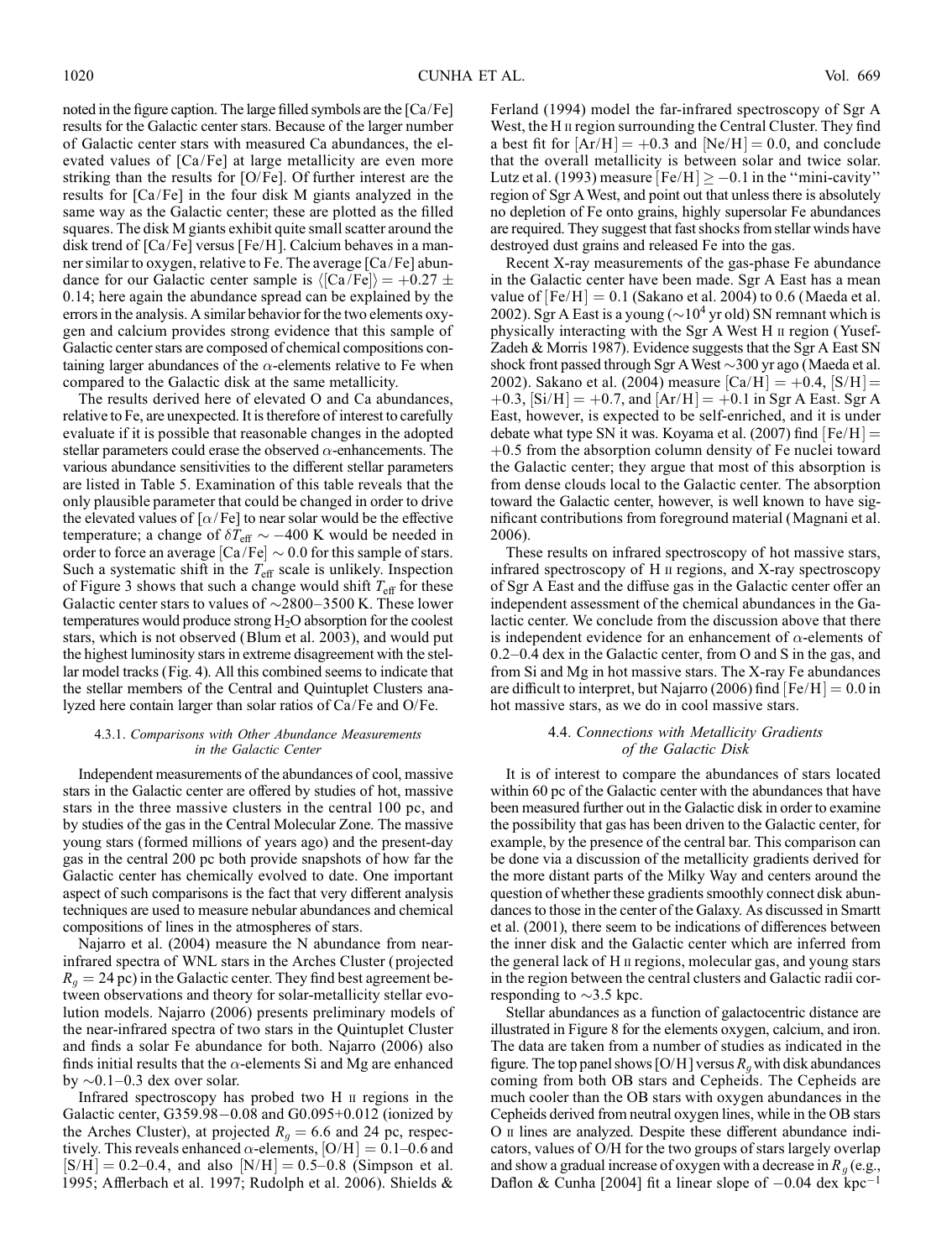

Fig. 8.—Abundance vs. galactocentric distance,  $R_g$ , for the elements O (top), Ca (middle), and Fe (bottom) for disk stars and Galactic center stars. The disk studies include OB stars for [O/H] (Smartt et al. 2001; Daflon & Cunha 2004; Munn et al. 2004), as well as Cepheids from Andrievsky and collaborators (Andrievsky et al. 2002a, 2002b, 2002c, 2004; Luck et al. 2003, 2006; Kovtyukh et al. 2005). The disk stars for [Ca/H] and [Fe/H] include Cepheids from Andrievsky and collaborators and from Yong et al. (2006). The disk values for  $[O/H]$ ,  $[Ca/H]$ , and [Fe/H] show increasing abundances with decreasing  $R_q$ . The Galactic center abundances fall near, or below, a smooth extrapolation of the disk trends.

for their OB star data). Given the scatter in the data points when considering both types of stars, the elevated values of [O/H] found here in the Galactic center stars do not seem to be at odds with a gradual and modest increase in the oxygen abundances for  $R_q$ close to zero.

Although calcium and iron cannot be studied in OB stars, both elements are contained in the more extended list of elements whose abundances can be derived from spectroscopy of Cepheids. The middle panel of Figure 8 shows [Ca/H] as a function of galactocentric distance. As with oxygen there is a gradual increase in the Ca abundance with smaller values of  $R_g$ . In this case, however, there are no Cepheid measurements inside of roughly 5 kpc, so there is a large gap in any connection to the Galactic center. Because of the lack of Ca abundances in the direction of the Galactic center it would be more difficult to argue that the values of  $\lceil Ca/H \rceil$ found in the stars there represent a smooth extension of the trend observed in the disk.

Concerning iron, Luck et al. (2006), who summarize all of their group's previous studies, find that the overall gradient for the Cepheid sample is  $-0.068$  dex kpc<sup>-1</sup> for galactocentric dis-



FIG. 9.—Calcium to iron abundance ratios (as [Ca/Fe]) for the Cepheid samples (the same as Fig. 8) and the Galactic center. Values of [Ca / Fe] in the disk stars decrease as  $R<sub>g</sub>$  decreases, whereas the Galactic center stars have significantly larger values of  $[\text{Ca/Fe}]$ . It would not appear that the Galactic center Ca and Fe abundances are represented by smooth extrapolations of the disk trends outside 2.5 kpc.

tances ranging between roughly 4 and 16 kpc. A simple extrapolation of this iron gradient to  $R_g = 0$  (Galactic center), would yield an iron abundance that is enhanced by +0.6 dex relative to the solar value [or,  $A(\text{Fe}) = 8.1$ ]; this abundance is significantly higher than the average Fe abundance obtained in this study for the Galactic center stars  $\vert \langle A(Fe) \rangle = 7.6$ . This is well illustrated in the bottom panel of Figure 8. In this case, the gradient in the Fe abundance is measurably steeper than that observed for calcium. In order for the Galactic center stars to have Fe abundances that are representative of the inner disk would require that this trend flattens markedly at small values of  $R_q$ .

The hint that there may be different gradients in the Ca and Fe abundances can be probed further by examining the ratio of calcium to iron as a function of  $R_q$ ; these results are shown in Figure 9. It is clear that there is a general decrease in [Ca/Fe] as  $R_q$  decreases, whereas the Galactic center stars contain elevated values of [Ca/Fe]. In order for the elemental abundance distributions of the inner disk ( $R_g \sim 3-4$  kpc) to connect to the Galactic center would require a significant upturn in the trend of [Ca/Fe]. This could occur as a result of either a rapid increase in [Ca/H ] or a rapid decrease in [Fe/H ], or some combination of both. A reexamination of Figure 8 might allow for a turnover in [Fe/H ] below  $R_g \sim 4$  kpc; however, there are no iron abundance data points in this part of the disk. It is perhaps safer to conclude that the significantly enhanced values of  $[Ca/Fe]$  found in all 10 Galactic center stars studied here do not seem to be consistent with simple extrapolations of disk abundance gradients into the center.

The high value of [Ca/Fe] observed in the Galactic center stars might argue against gas from the disk, which has roughly a solar value of [Ca/Fe], reaching the Galactic center. Similarly, the narrow [Fe/H ] distribution observed in the Galactic center stars might argue against gas from the bulge, which has a broad [Fe/H ] distribution, being a major contributor to the present-day abundances in the Galactic center. Disk gas driven into the Galactic center by the bar, however, and infall of gas from stellar mass loss in the bulge are both believed to fuel sustained star formation in the Galactic center (Serabyn & Morris 1996; Morris & Serabyn 1996; Stark et al. 2004). Furthermore, we observe enrichment of the Galactic center gas in the present day, in the locally high abundances observed for the SN remnant Sgr A East (Sakano et al.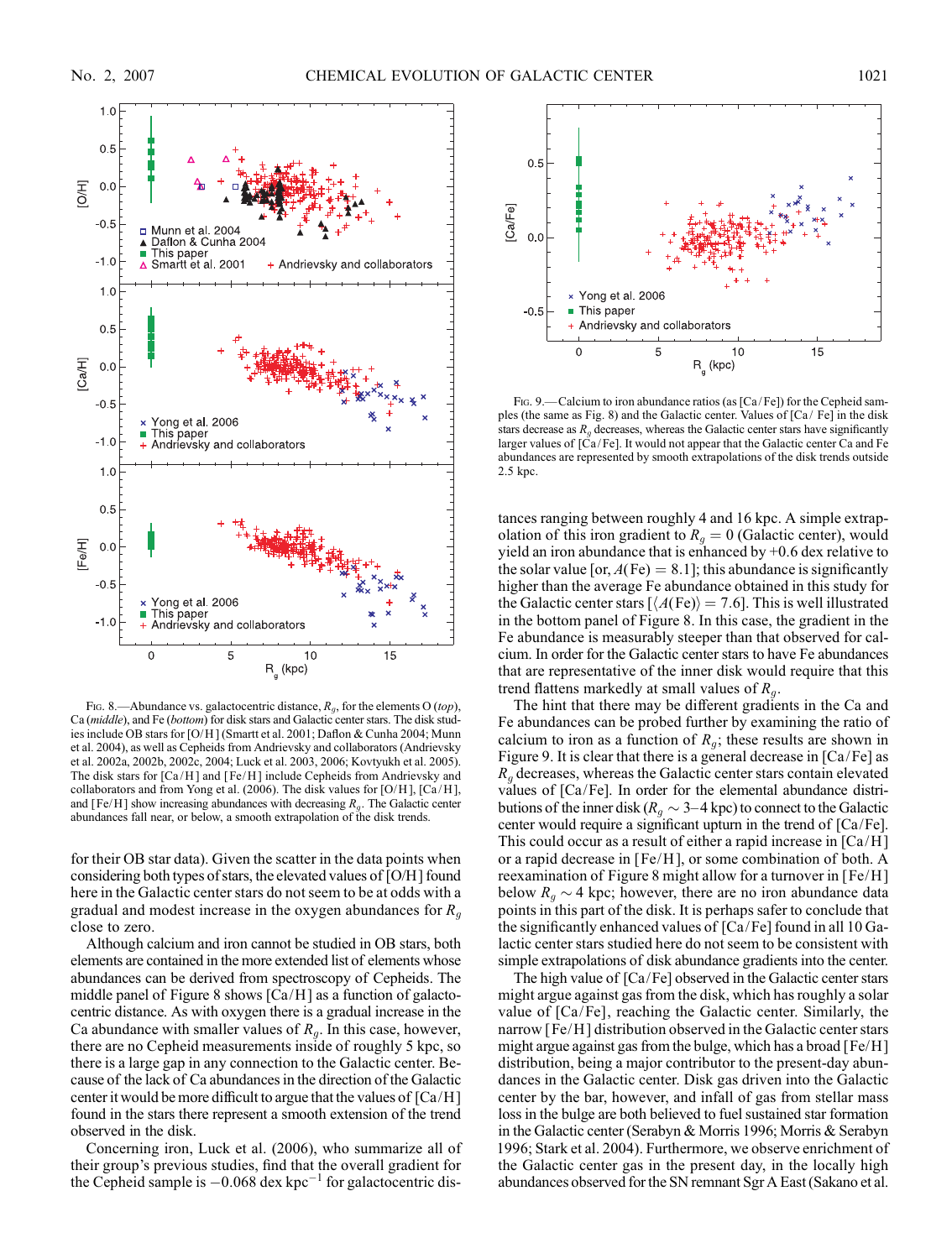2004). The unique abundance pattern in Galactic center stars may reflect the variety of contributors to the chemical evolution of this region.

# 4.5. Implications for Chemical Evolution in the Galactic Center

Chemical evolution models for the specific case of the central 100 pc of the Galactic center, which take into account its extended star formation history as well as its various sources of gas infall and possible mechanisms for gas outflow, are not available in the literature. Such detailed modeling would be extremely welcome for the interpretation of existing and future Galactic center abundance results. In lieu of such detailed models, our abundance results can be considered in a more simplified discussion of chemical evolution.

The evidence presented here of large values of [O/Fe] and [Ca/Fe] in Galactic center stars points to the dominant role played by SN II chemical enrichment in the gas from which these particular stars formed. This result is not expected from simple star formation history (SFH ) and chemical enrichment models. For example, Figer et al. (2004) found that the Galactic center luminosity function could be fit by a continuous star formation history (see Blum et al. 2003 for a more general treatment which does not lead to a continuous SFH ). In a continuous SFH (or a SFH with repeated bursts of star formation), SNe Ia will begin to contribute, after  $\sim$ 1 Gyr, large amounts of Fe and drive the [O/Fe] and [Ca/Fe] values down toward ones more solar-like in the younger stars; such solar-like ratios are not observed here.

There are solutions that would reconcile the picture of continuous star formation with the enhanced values of  $\lbrack \alpha/\mathrm{Fe} \rbrack$  observed here in young Galactic center stars. One could invoke either an IMF that is weighted toward more massive stars or appeal to the stars' youth and their restricted location in space. In a top-heavy IMF, the larger fraction of massive stars would overproduce both oxygen and calcium when compared to disk values. In this case, the Fe produced by the lower mass SN Ia systems would not be enough to yield values of  $\left[\alpha/\text{Fe}\right] = 0$  in the gas from which the young stars formed. A second scenario would argue that the star formation process that has produced the massive clusters near the Galactic center could have self-polluted their local region on short timescales via SNe II within the clusters themselves. Continuing star formation within the cluster environment would then occur in gas enriched in calcium and oxygen. This scenario would mean that the elevated values of [O/Fe] and [Ca/Fe] are peculiar to the time and place occupied by the massive clusters. Olive & Schramm (1982) suggested that such an effect may occur in large regions of active star formation. A third possibility might be that the gas to drive star formation arrived at the Galactic center from an outside reservoir. A relatively nearby source of  $\alpha$ -enhanced high-metallicity material exists in the old bulge population. Red giant members of the bulge have been evolving and losing mass over many Gyr via low-velocity red giant winds. Mass loss from bulge red giants has been suggested as a fuel for sustained star formation in the Galactic center (Morris & Serabyn 1996). The average abundances from a mixture of bulge red giant winds (averaged over the metallicity distribution of the bulge) closely resembles the O, Ca, and Fe abundance patterns found for the Galactic center stars. An analysis of a

more extended sample of Galactic center stars could potentially test the scenarios discussed above.

# 5. CONCLUSIONS

The 10 cool, luminous, evolved Galactic center stars analyzed here present nearly uniform iron abundances that are slightly larger than solar, with a mean and standard deviation of  $A(Fe) =$ 7.59  $\pm$  0.06 (or [Fe/H] = +0.14). This value for Fe confirms the near-solar, or slightly elevated values reported previously in Galactic center stars by Ramirez et al. (2000) and Carr et al. (2000). The derived small scatter in the Fe abundances is within the uncertainty of an individual star's abundance; thus, a single-valued iron abundance typifies the particular Galactic center population sampled by these 10 stars. Similarly, the oxygen and calcium abundances for the studied sample can also be represented by single abundance values within the expected uncertainties in the analysis.

Analysis of the specific CNO isotopes  ${}^{12}C$ ,  ${}^{14}N$ , and  ${}^{16}O$  reveals the presence of CN-cycle material having been mixed into the atmospheres of these evolved stars; that is,  $14$ N is significantly enhanced, accompanied by a slightly lower  ${}^{12}C$  abundance, such that the sum of  ${}^{12}C$  and  ${}^{14}N$  nuclei is roughly constant, as expected for CN-cycle mixing. The three stars studied for CNO fall along so-called CN-mixing lines in a  $^{14}$ N versus  $^{12}$ C diagram for an initial  ${}^{12}C/{}^{14}N$  value that is about solar.

Perhaps the most significant result of this study is the  $\alpha$ -enhanced elemental abundances found for the Galactic center stars. The [O/Fe] and [Ca/Fe] values are on average  $+0.2$  to +0.3 dex higher than typical disk values at similar Fe abundances. These abundance patterns are consistent with a larger fraction of SNe II relative to SNe Ia when compared to the disk. A reason for this might be an IMF for the Galactic center weighted toward more massive stars or recent local SN II chemical enrichment within the central 50 pc of the Galaxy, or a mixture of bulge red-giant winds feeding the Galactic center environment.

K. C. thanks Ken Freeman for discussions. K. S. thanks Marc Pinsonneault and Rick Pogge for discussions. These findings are based on observations obtained at the Gemini Observatory, which is operated by the Association of Universities for Research in Astronomy, Inc., under a cooperative agreement with the NSF on behalf of the Gemini partnership: the National Science Foundation (United States), the Particle Physics and Astronomy Research Council (United Kingdom), the National Research Council (Canada), CONICYT (Chile), the Australian Research Council (Australia), CNPq (Brazil), and CONICRT (Argentina). This paper uses data obtained with the Phoenix infrared spectrograph, developed and operated by the National Optical Astronomy Observatory. These findings are also based on observations at the Infrared Telescope Facility, which is operated by the University of Hawaii under cooperative agreement NCC 5-538 with the National Aeronautics and Space Administration, Science Mission Directorate, Planetary Astronomy Program. This work is also supported in part by the National Science Foundation through AST 02-06331 (K. S., S. V. R.) and AST 06-46790 (K. C., V. V. S.), and NASA through JPL Agreement 1265550 (K. S.) and NAG 05- 9213 (K. C., V. V. S.).

### **REFERENCES**

Afflerbach, A., Churchwell, E., & Werner, M. W. 1997, ApJ, 478, 190 Andrievsky, S. M., Bersier, D., Kovtyukh, V. V., Luck, R. E., Maciel, W. J.,

- Lepine, J. R. D., & Beletsky, Yu. V. 2002a, A&A, 384, 140 Andrievsky, S. M., Kovtyukh, V. V., Luck, R. E., Lepine, J. R. D.,Maciel,W. J., & Beletsky, Yu. 2002b, A&A, 392, 491
- Andrievsky, S. M., Luck, R. E., Martin, P., & Lepine, J. R. D. 2004, A&A, 413, 159 Andrievsky, S. M., et al. 2002c, A&A, 381, 32
- Asplund, M., Grevesse, N., & Sauval, A. J. 2005, in ASP Conf. Ser. 336, Cosmic Abundances as Records of Stellar Evolution and Nucleosynthesis, ed. F. N. Bash & T. G. Barnes (San Francisco: ASP), 25